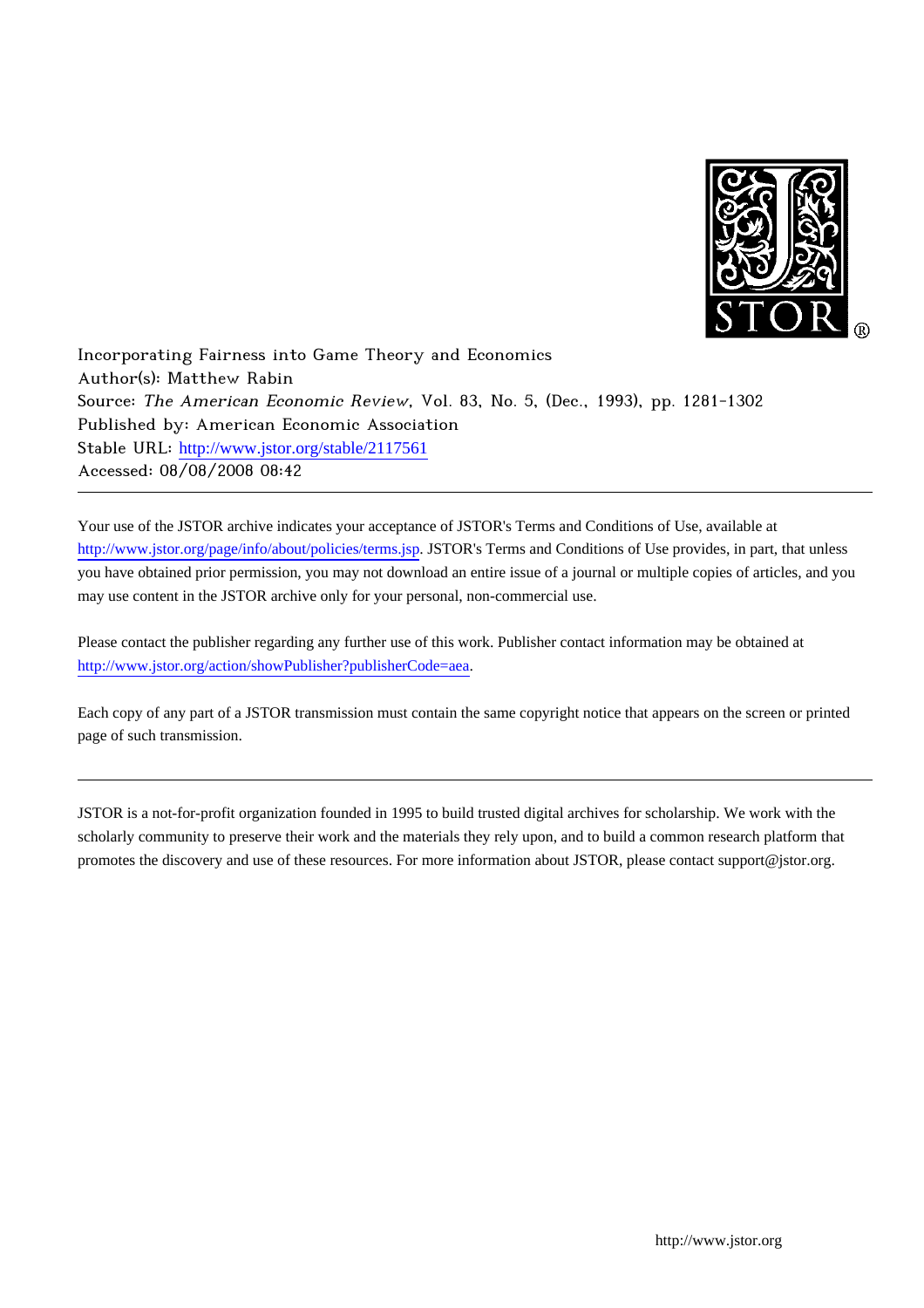# **Incorporating Fairness into Game Theory and Economics**

**By MATTHEW RABIN\*** 

**People like to help those who are helping them, and to hurt those who are hurting them. Outcomes reflecting such motivations are called fairness equilibria. Outcomes are mutual-max when each person maximizes the other's material payoffs, and mutual-min when each person minimizes the other's payoffs. It is shown that every mutual-max or mutual-min Nash equilibrium is a fairness equilibrium. If payoffs are small, fairness equilibria are roughly the set of mutual-max and mutual-min outcomes; if payoffs are large, fairness equilibria are roughly the set of Nash equilibria. Several economic examples are considered, and possible welfare implications of fairness are explored. (JEL A12, A13, D63, C70)** 

**Most current economic models assume that people pursue only their own material self-interest and do not care about "social" goals. One exception to self-interest which has received some attention by economists is simple altruism: people may care not only about their own well-being, but also about the well-being of others. Yet psychological evidence indicates that most altruistic behavior is more complex: people do not seek uniformly to help other people; rather, they do so according to how generous these other people are being. Indeed, the same people who are altrustic to other altruistic people** 

**\*Department of Economics, 787 Evans Hall, University of California, Berkeley, CA 94720. I thank Nikki Blasberg, Jeff Ely, April Franco, and especially Gadi Barlevy for research assistance; George Akerlof, Colin Camerer, Joe Farrell, Jonathan Feinstein, Ruth Given, Danny Kahneman, Annette Montgomery, Richard Thaler, and especially Bill Dickens for useful conversations; and Gadi Barlevy, Roland Benabou, Nikki Blasberg, Gary Bolton, Jeff Ely, April Franco, Drew Fudenberg, Rachel Kranton, Michael Lii, James Montgomery, Jim Ratliff, Halsey Rogers, Lones Smith, Jeff Zweibel, two anonymous referees, and especially Eddie Dekel-Tabak, Jim Fearon, Berkeley's David Levine, and Vai-Lam Mui for helpful comments on earlier drafts of this paper. I also thank the Institute of Business and Economic Research at the University of California-Berkeley for their funding of research assistance and the National Science Foundation (Grant SES92-10323) for financial support.** 

**are also motivated to hurt those who hurt them. If somebody is being nice to you, fairness dictates that you be nice to him. If somebody is being mean to you, fairness allows-and vindictiveness dictates-that you be mean to him.** 

**Clearly, these emotions have economic implications. If an employee has been exceptionally loyal, then a manger may feel some obligation to treat that employee well, even when it is not in his self-interest to do so. Other examples of economic behavior induced by social goals are voluntary reductions of water-use during droughts, conservation of energy to help solve the energy crisis (as documented, for instance, in Kenneth E. Train et al. [1987]), donations to public television stations, and many forms of voluntary labor. (Burton A. Weisbrod [1988] estimates that, in the United States, the total value of voluntary labor is \$74 billion annually.)** 

**On the negative side, a consumer may not buy a product sold by a monopolist at an "unfair" price, even if the material value to the consumer is greater than the price. By not buying, the consumer lowers his own material well-being so as to punish the monopolist. An employee who feels she has been mistreated by a firm may engage in acts of sabotage. Members of a striking labor union may strike longer than is in their material interests because they want to punish a firm for being unfair.**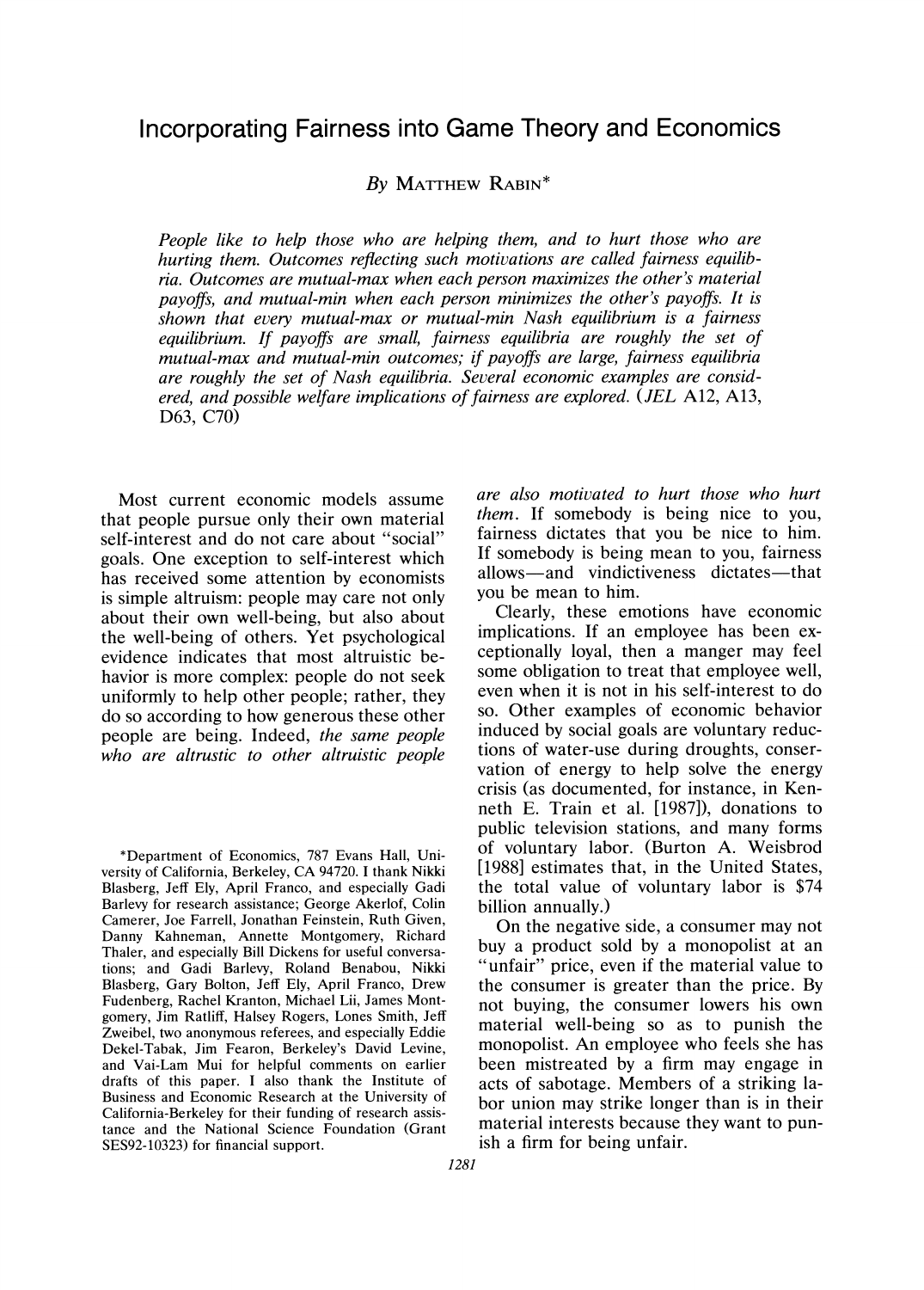**By modeling such emotions formally, one can begin to understand their economic and welfare implications more rigorously and more generally. In this paper, I develop a game-theoretic framework for incorporating such emotions into a broad range of economic models.1 My framework incorporates the following three stylized facts:** 

- **(A) People are willing to sacrifice their own material well-being to help those who are being kind.**
- **(B) People are willing to sacrifice their own material well-being to punish those who are being unkind.**
- **(C) Both motivations (A) and (B) have a greater effect on behavior as the material cost of sacrificing becomes smaller.**

**In the next section, I briefly present some of the evidence from the psychological literature regarding these stylized facts. In Section II, I develop a game-theoretic solution concept "fairness equilibrium" that incorporates these stylized facts. Fairness equilibria do not in general constitute either a subset or a superset of Nash equilibria; that is, incorporating fairness considerations can both add new predictions to economic models and eliminate conventional predictions. In Section III, I present some general results about which outcomes in economic** 

**'While many recognize the importance of social motivations in economic phenomena, these emotions have not been investigated widely within the formal apparatus of mainstream economics. Other researchers who have done so include George Akerlof (1982), Peter H. Huang and Ho-Mou Wu (1992), Vai-Lam Mui (1992), and Julio J. Rotemberg (1992); but these and other economic models have tended to be contextspecific. While the current version of my model only applies to two-person complete-information games, it applies to all such games. If it is extended naturally, it will therefore have specific consequences in any economic or social situation that can be modeled by noncooperative game theory. (By its generality, my model may also contribute to psychological research. While some psychology researchers have tried to formulate general principles of behavior, I believe that noncooperative game theory provides a useful language for doing so more carefully. My model, for instance, helps demonstrate that some seemingly different behaviors in different contexts are explicable by common underlying principles.)** 

**situations are likely to be fairness equilibria. The results demonstrate the special role of "mutual-max" outcomes (in which, given the other person's behavior, each person maximizes the other's material payoffs) and "mutual-min" outcomes (in which, given the other person's behavior, each person minimizes the other's material payoffs). The following results hold:** 

- **(i) Any Nash equilibrium that is either a mutual-max outcome or mutual-min outcome is also a fairness equilibrium.**
- **(ii) If material payoffs are small, then, roughly, an outcome is a fairness equilibrium if and only if it is a mutual-max or a mutual-min outcome.**
- **(iii) If material payoffs are large, then, roughly, an outcome is a fairness equilibrium if and only if it is a Nash equilibrium.**

**I hope this framework will eventually be used to study the implications of fairness in different economic situations. While I do not develop extended applications in this paper, Section IV contains examples illustrating the economic implications of my model of fairness. I develop a simple model of monopoly pricing and show that fairness implies that goods can only be sold at below the classical monopoly price. I then explore the implications of fairness in an extended labor example.** 

**I consider some welfare implications of my model in Section V. Many researchers in welfare economics have long considered issues of fairness to be important in evaluating the desirability of different economic outcomes. Yet while such policy analysis incorporates economists' judgments of fairness and equity, it often ignores the concerns for fairness and equity of the economic actors being studied. By considering how people's attitudes toward fairness influence their behavior and well-being, my framework can help incorporate such concerns more directly into policy analysis and welfare economics.** 

**While my model suggests that the behavioral implications of fairness are greatest when the material consequences of an economic interaction are not too large, there**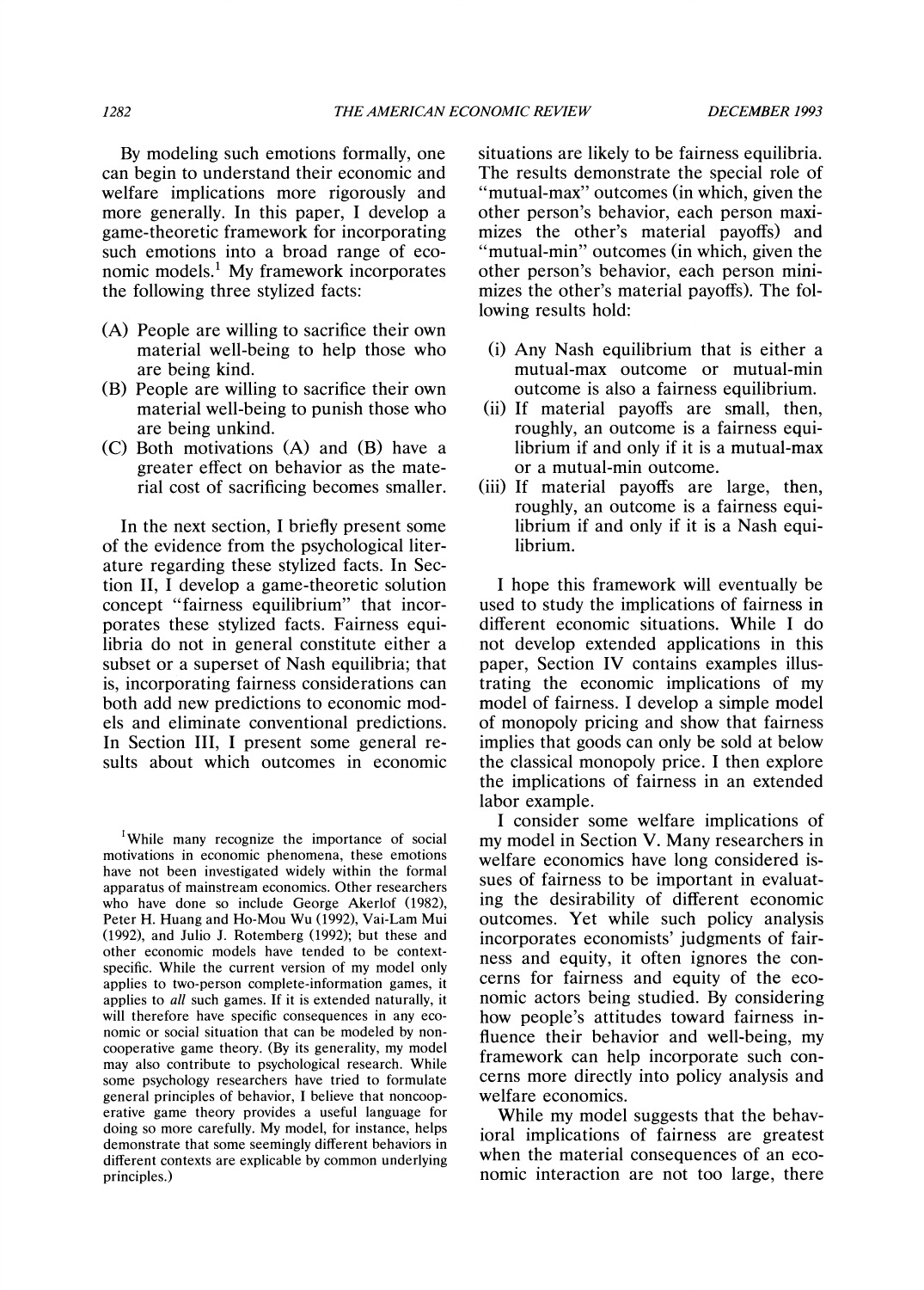**are several reasons why this does not imply that the economic implications of fairness are minor. First, while it is true that fairness influences behavior most when material stakes are small, it is not clear that it makes little difference when material stakes are large. Little empirical research on the economic implications of fairness has been conducted, and much anecdotal evidence suggests that people sacrifice substantial amounts of money to reward or punish kind or unkind behavior. Second, many major economic institutions, most notably decentralized markets, are best described as accumulations of minor economic interactions, so that the aggregate implications of departures from standard theory in these cases may be substantial. Third, the fairness component of a person's overall well-being can be influenced substantially by even small material changes.** 

**Finally, even if material incentives in a situation are so large as to dominate behavior, fairness still matters. Welfare economics should be concerned not only with the efficient allocation of material goods, but also with designing institutions such that people are happy about the way they interact with others. For instance, if a person leaves an exchange in which he was treated unkindly, then his unhappiness at being so treated should be a consideration in evaluating the efficiency of that exchange. Armed with well-founded psychological assumptions, economists can start to address the nonmaterial benefits and costs of the free market and other institutions.2** 

**I conclude the paper in Section VI with a discussion of some of the shortfalls of my model and an outline of possible extensions.** 

#### **I. Fairness in Games: Some Evidence**

**In this section, I discuss some psychological research that demonstrates the stylized facts outlined in the Introduction. Consider fact A: "People are willing to sacrifice their own material well-being to help those who are being kind." The attempt to provide public goods without coercion is an archetypical example in which departures from pure self-interest can be beneficial to society, and it has been studied by psychologists as a means of testing for the existence of altruism and cooperation. Laboratory experiments of public goods have been conducted by, among others, John M. Orbell (1978), Gerald Marwell and Ruth Ames (1981),**  Werner Güth (1982), Alphons J. C. van de **Kragt et al. (1983), R. Mark Isaac et al. (1984, 1985), Oliver Kim and Mark Walker (1984), James Andreoni (1988a, b), and Isaac James Walker (1988a, b). These experiments typically involve subjects choosing how much to contribute toward a public good, where the self-interested contribution is small or zero. The evidence from these experiments is that people cooperate to a degree greater than would be implied by pure self-interest. Many of these experiments are surveyed in Robyn M. Dawes and Richard H. Thaler (1988), who conclude that, for most experiments of one-shot public-good decisions in which the individually optimal contribution is close to 0 percent, the contribution rate ranges between 40 percent and 60 percent of the socially optimal level.3** 

**These experiments indicate that contributions toward public goods are not, however, the result of "pure altruism," where people seek unconditionally to help others. Rather, the willingness to help seems highly contingent on the behavior of others. If people do not think that others are doing their fair share, then their enthusiasm for sacrificing for others is greatly diminished.** 

**<sup>2</sup>Indeed, I show in Section V that there exist situations in which the unique fairness equilibrium leaves both players feeling that they have been treated unkindly. This means that negative emotions may be endogenously generated by particular economic structures. I also state and prove an unhappy theorem: every game contains at least one such "unkind equilibrium." That is, there does not exist any situation in which players necessarily depart with positive feelings.** 

**<sup>3</sup>Further examples of stylized fact A can be found in Richard E. Goranson and Leonard Berkowitz (1966), Martin Greenberg and David Frisch (1972), Elizabeth Hoffman and Matthew Spitzer (1982), and Daniel Kahneman et al. (1986a,b).**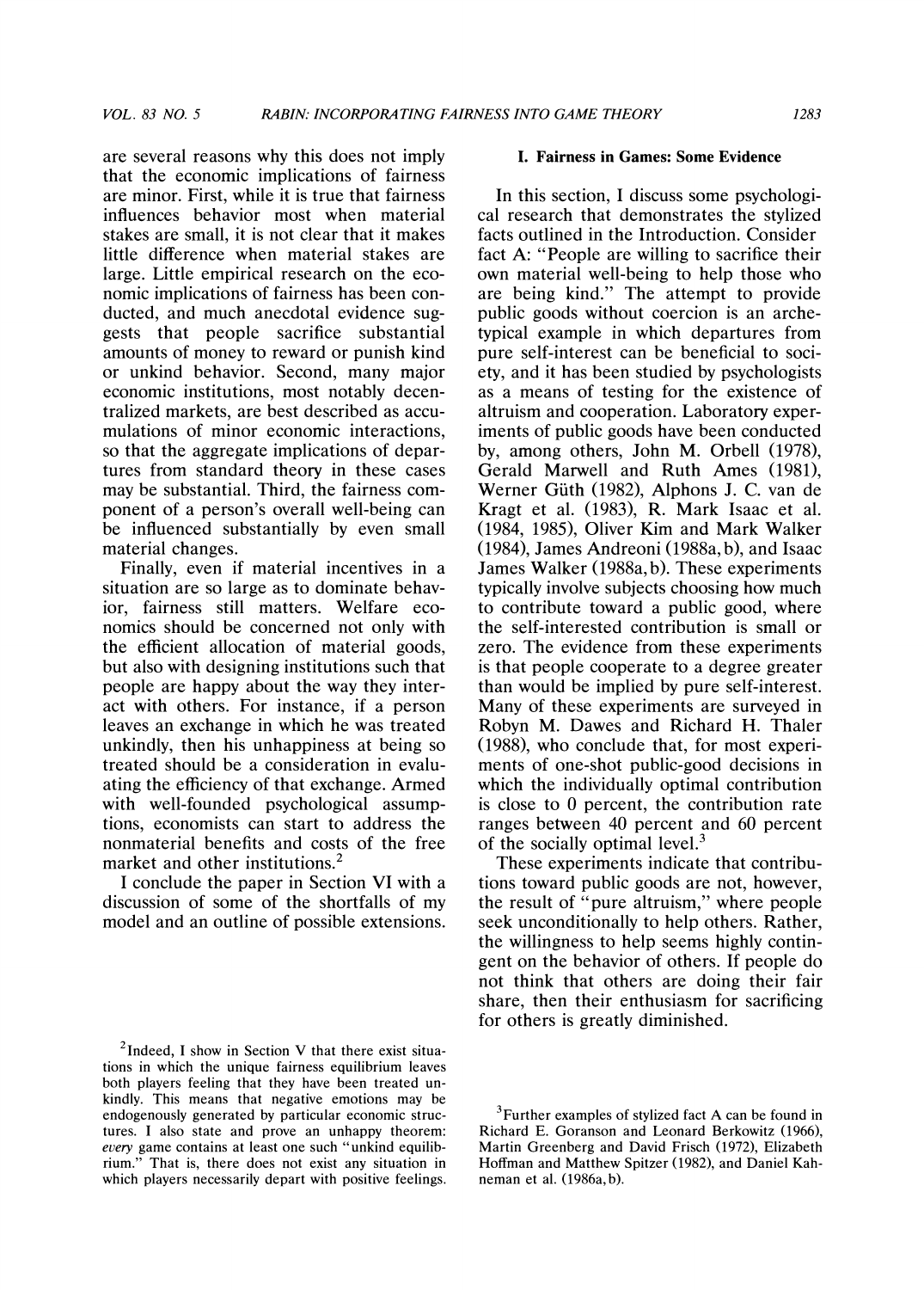**Indeed, stylized fact B says that people will in some situations not only refuse to help others, but will sacrifice to hurt others who are being unfair. This idea has been most widely explored in the "ultimatum game," discussed at length in Thaler (1988). The ultimatum game consists of two people splitting some fixed amount of money X according to the following rules: a "proposer" offers some division of X to a "decider." If the decider says yes, they split the money according to the proposal. If the decider says no, they both get no money. The result of pure self-interest is clear: proposers will never offer more than a penny, and deciders should accept any offer of at least a penny. Yet experiments clearly reject such behavior. Data show that, even in oneshot settings, deciders are willing to punish unfair offers by rejecting them, and proposers tend to make fair offers.4 Some papers illustrating stylized fact B are Goranson and Berkowitz (1966), Jerald Greenberg (1978), Guth et al. (1982), Kahneman et al. (1986a,b), and Alvin E. Roth et al. (1991).** 

**Stylized fact C says that people will not be as willing to sacrifice a great amount of money to maintain fairness as they would be with small amounts of money. It is tested and partially confirmed in Gerald Leventhal and David Anderson (1970), but its validity is intuitive to most people. If the ultimatum game were conducted with \$1, then most deciders would reject a proposed split of (\$0.90, \$0.10). If the ultimatum game were conducted with \$10 million, the vast majority of deciders would accept a proposed split of (\$9 million, \$1 million).5 Consider also the following example from Dawes and Thaler (1988 p. 145):** 

**4The decision by proposers to make fair offers can come from at least two motivations: self-interested proposers might be fair because they know unfair offers may be rejected, and proposers themselves have a preference for being fair.** 

**5Clearly, however, a higher percentage of deciders would turn down an offer of (\$9,999,999.90, \$0.10) than turn down (\$0.90, \$0.10). In his footnote 6, Thaler (1988) concurs with these intuitions, while pointing out the obvious difficulty in financing experiments of the scale needed to test them fully.** 

**In the rural areas around Ithaca it is common for farmers to put some fresh produce on a table by the road. There is a cash box on the table, and customers are expected to put money in the box in return for the vegetables they take. The box has just a small slit, so money can only be put in, not taken out. Also, the box is attached to the table, so no one can (easily) make off with the money. We think that the farmers who use this system have just about the right model of human nature. They feel that enough people will volunteer to pay for the fresh corn to make it worthwhile to put it out there. The farmers also know that if it were easy enough to take the money, someone would do so.** 

**This example is in the spirit of stylized fact C: people succumb to the temptation to pursue their interests at the expense of others in proportion to the profitability of doing so.** 

**From an economist's point of view, it matters not only whether stylized facts A-C are true, but whether they have important economic implications. Kahneman et al. (1986a, b) present strong arguments that these general issues are indeed important. For anyone unconvinced of the importance of social goals empirically or intuitively, one purpose of this paper is to help test the proposition theoretically: will adding fairness to economic models substantially alter conclusions? If so, in what situations will conclusions be altered, and in what way?** 

#### **II. A Model**

**To formalize fairness, I adopt the framework developed by John Geanakoplos, David Pearce, and Ennio Stacchetti (1989) (hereafter, GPS). They modify conventional game theory by allowing payoffs to depend on players' beliefs as well as on their actions (see also Itzhak Gilboa and David Schmeidler, 1988).6 While explicitly incorporating** 

**<sup>6</sup>Outside the context of noncooperative game theory, Akerlof and William T. Dickens (1982) presented an earlier model incorporating beliefs directly into people's utility functions.**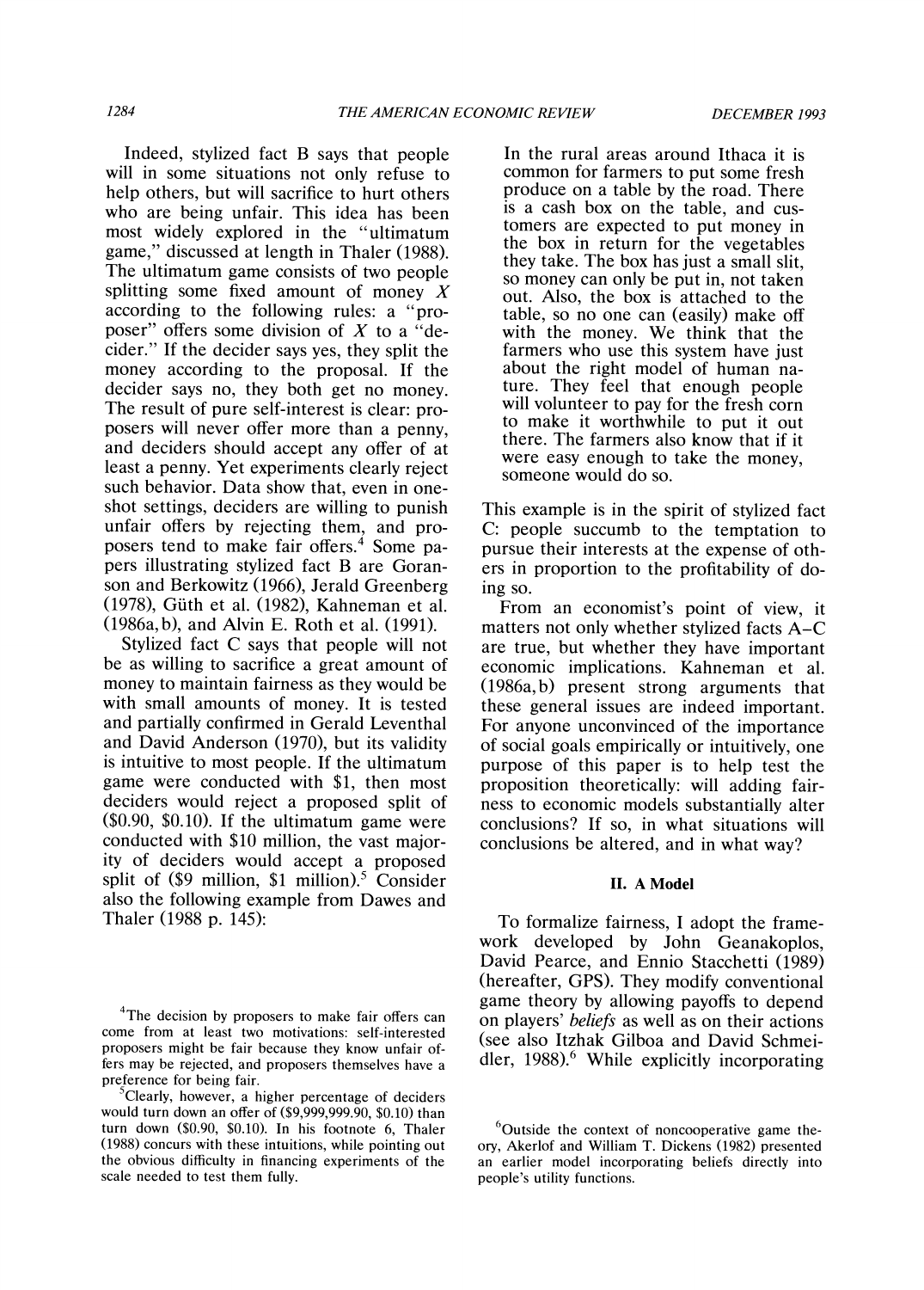

**FIGURE 1. EXAMPLE 1: BATTLE OF THE SEXES** 

**beliefs substantially complicates analysis, I argue that the approach is necessary to capture aspects of fairness. Fortunately, GPS show that many standard techniques and results have useful analogues in these "psychological games."** 

**In developing my model of fairness, I extend the GPS approach with an additional step which I believe will prove essential for incorporating psychology into economic research: I derive psychological games from basic "material games." Whereas GPS provide a technique for analyzing games that already incorporate emotions, I use assumptions about fairness to derive psychological games from the more traditional material description of a situation. Doing so, I develop a model that can be applied generally and can be compared directly to standard economic analysis.** 

**To motivate both the general framework and my specific model, consider Example 1 (see Fig. 1), where X is a positive number. (Throughout the paper, I shall represent games with the positive "scale variable" X. This allows me to consider the effects of increasing or decreasing a game's stakes without changing its fundamental strategic structure.) This is a standard battle-of-thesexes game: two people prefer to go to the same event together, but each prefers a different event. Formally, both players prefer to play either (opera, opera) or (boxing, boxing) rather than not coordinating; but player 1 prefers (opera, opera), and player 2 prefers (boxing, boxing).** 

**The payoffs are a function only of the moves made by the players. Suppose, however, that player 1 (say) cares not only about his own payoff, but depending on player 2's motives, he cares also about player 2's pay-** **off. In particular, if player 2 seems to be intentionally helping player 1, then player 1 will be motivated to help player 2; if player 2 seems to be intentionally hurting player 1, then player 1 will wish to hurt player 2.** 

**Suppose player 1 believes (a) that player 2 is playing boxing, and (b) that player 2 believes player 1 is playing boxing. Then player 1 concludes that player 2 is choosing an action that helps both players (playing opera would hurt both players). Because player 2 is not being either generous or mean, neither stylized fact A nor B applies. Thus, player 1 will be neutral about his effect on player 2 and will pursue his material self-interest by playing boxing. If this argument is repeated for player 2, one can show that, in the natural sense, (boxing, boxing) is an equilibrium: if it is common knowledge that this will be the outcome, then each player is maximizing his utility by playing his strategy.** 

**Of course, (boxing, boxing) is a conventional Nash equilibrium in this game. To see the importance of fairness, suppose player 1 believes (a) that player 2 will play boxing, and (b) that player 2 believes that player 1 is playing opera. Now player 1 concludes that player 2 is lowering her own payoff in order to hurt him. Player 1 will therefore feel hostility toward player 2 and will wish to harm her. If this hostility is strong enough, player 1 may be willing to sacrifice his own material well-being, and play opera rather than boxing. Indeed, if both players have a strong enough emotional reaction to each other's behavior, then (opera, boxing) is an equilibrium. If it is common knowledge that they are playing this outcome, then, in the induced atmosphere of hostility, both players will wish to stick with it.** 

**Notice the central role of expectations: player l's payoffs do not depend simply on the actions taken, but also on his beliefs about player 2's motives. Could these emotions be directly modeled by transforming the payoffs, so that one could analyze this transformed game in the conventional way? This turns out to be impossible. In the natural sense, both of the equilibria discussed above are strict: each player strictly prefers to play his strategy given the equilibrium. In the equilibrium (boxing, boxing), player 1**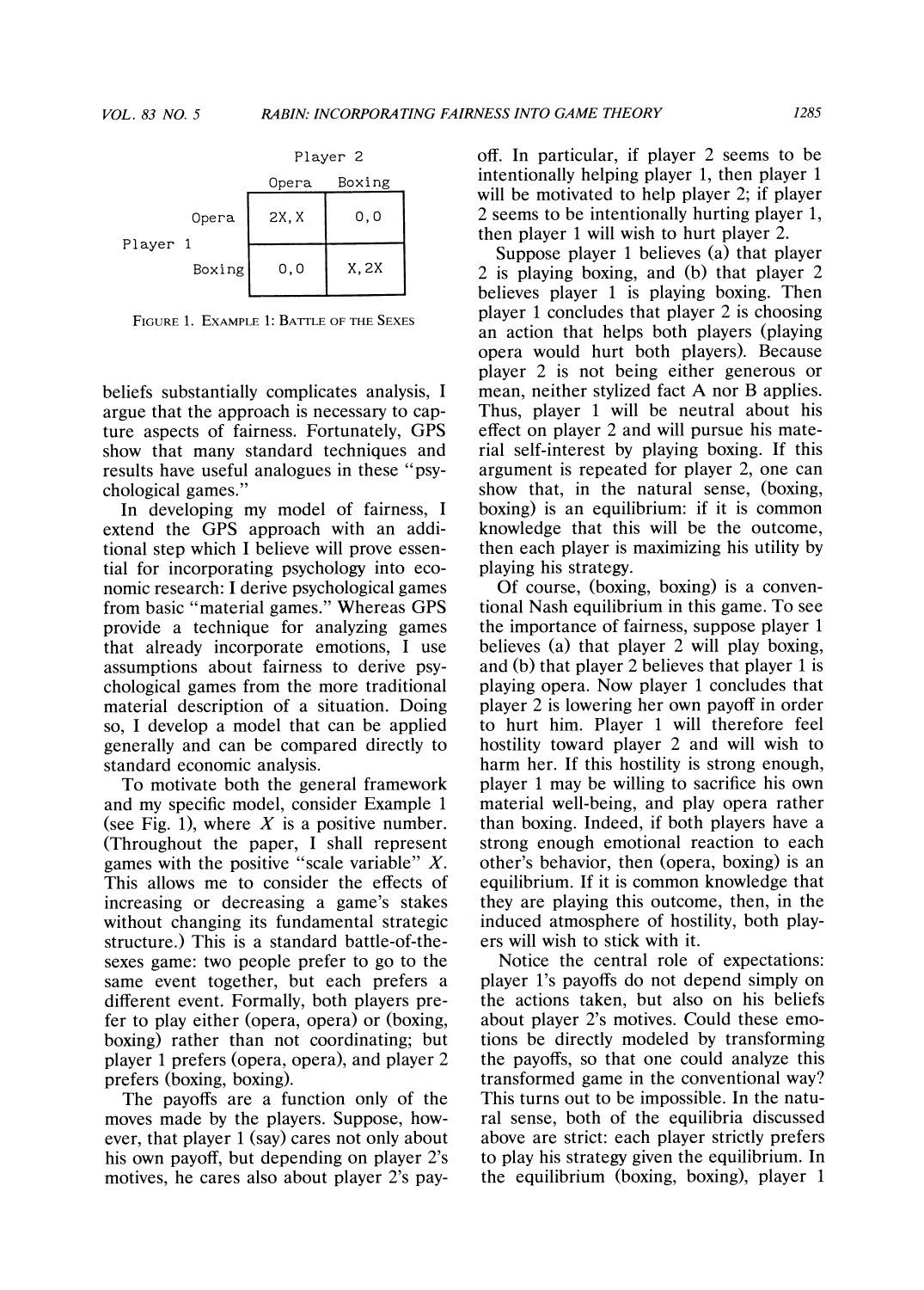**strictly prefers playing boxing to opera. In the equilibrium (opera, boxing) player 1 strictly prefers opera to boxing. No matter what payoffs are chosen, these statements would be contradictory if payoffs depended solely on the actions taken. To formalize these preferences, therefore, it is necessary to develop a model that explicitly incorpo**rates beliefs.<sup>7</sup> I now construct such a model, **applicable to all two-person, finite-strategy games.** 

**Consider a two-player, normal form game**  with (mixed) strategy sets  $S_1$  and  $S_2$  for **players 1 and 2, derived from finite pure**strategy sets  $A_1$  and  $A_2$ . Let  $\pi_i: S_1 \times S_2 \to \mathbb{R}$ **be player i's material payoffs.8** 

**From this "material game," I now construct a "psychological game" as defined in GPS. I assume that each player's subjective expected utility when he chooses his strategy will depend on three factors: (i) his strategy, (ii) his beliefs about the other player's strategy choice, and (iii) his beliefs about the other player's beliefs about his strategy. Throughout, I shall use the follow**ing notation:  $a_1 \in S_1$  and  $a_2 \in S_2$  represent **the strategies chosen by the two players;**   $b_1 \in S_1$  and  $b_2 \in S_2$  represent, respectively, **player 2's beliefs about what strategy player 1 is choosing, and player l's beliefs about**  what strategy player 2 is choosing;  $c_1 \in S_1$ and  $c_2 \in S_2$  represent player 1's beliefs **about what player 2 believes player l's strategy is, and player 2's beliefs about what player 1 believes player 2's strategy is.** 

**7My point here is that the results I get could not be gotten simply by respecifying the payoffs over the physical actions in the game. Van Kolpin (1993) argues that one can apply conventional game theory to these games by including the choice of beliefs as additional parts of plavers' strategies.** 

**I shall emphasize pure strategies in this paper, though formal definitions allow for mixed strategies, and all stated results apply to them. One reason I de-emphasize mixed strategies is that the characterization of preferences over mixed strategies is not straightforward. In psychological games, there can be a difference between interpreting mixed strategies literally as purposeful mixing by a player versus interpreting them as uncertainty by other players. Such issues of interpretation are less important in conventional game theory, and consequently incorporating mixed strategies is more straightforward.** 

**The first step to incorporating fairness into the analysis is to define a "kindness**  function,"  $f_i(a_i, b_i)$ , which measures how **kind player i is being to player j. (I assume in this paper that players have a shared notion of kindness and fairness and that they apply these standards symmetrically. In Rabin (1992), I show that most of the results of this paper hold if multiple kindness functions are allowed.)** 

**If player i believes that player j is choos**ing strategy  $b_i$ , how kind is player *i* being by choosing  $a_i$ ? Player *i* is choosing the payoff pair  $(\pi_i(a_i, b_i), \pi_i(b_i, a_i))$  from among the **set of all payoffs feasible if player j is choos**ing strategy  $b_i$  [i.e., from among the set  $\Pi(b_i) = \{ (\pi_i(a, b_i), \pi_i(b_i, a)) | a \in S_i \}$ . The **players might have a variety of notions of how kind player i is being by choosing any**  given point in  $\Pi(b_i)$ . While I shall now **proceed with a specific (and purposely simplistic) measure of kindness, I show in the Appendix that the results of this paper are valid for any kindness function that specifies the equitable payoffs as some rule for sharing along the Pareto frontier.** 

Let  $\pi_i^h(b_i)$  be player *j*'s highest payoff in  $\Pi(b_i)$ , and let  $\pi_i^{\ell}(b_i)$  be player j's lowest **payoff among points that are Pareto-efficient**  in  $\Pi(b_i)$ . Let the "equitable payoff" be  $\pi_i^e(b_i) = [\pi_i^h(b_i) + \pi_i^e(\dot{b}_i)]/2$ . When the **Pareto frontier is linear, this payoff literally corresponds to the payoff player j would get if player i "splits the difference" with her among Pareto-efficient points. More generally, it provides a crude reference point against which to measure how generous player i is being to player j. Finally, let**   $\pi_i^{\min}(b_i)$  be the worst possible payoff for player *j* in the set  $\Pi(b_i)$ .

**From these payoffs, I define the kindness function. This function captures how much**  more than or less than player *j's* equit**able payoff player i believes he is giving to player j.** 

**Definition 1: Player i's kindness to player j is given by** 

$$
f_i(a_i, b_j) \equiv \frac{\pi_j(b_j, a_i) - \pi_j^e(b_j)}{\pi_j^h(b_j) - \pi_j^{\min}(b_j)}.
$$
  
If  $\pi_j^h(b_j) - \pi_j^{\min}(b_j) = 0$ , then  $f_i(a_i, b_j) = 0$ .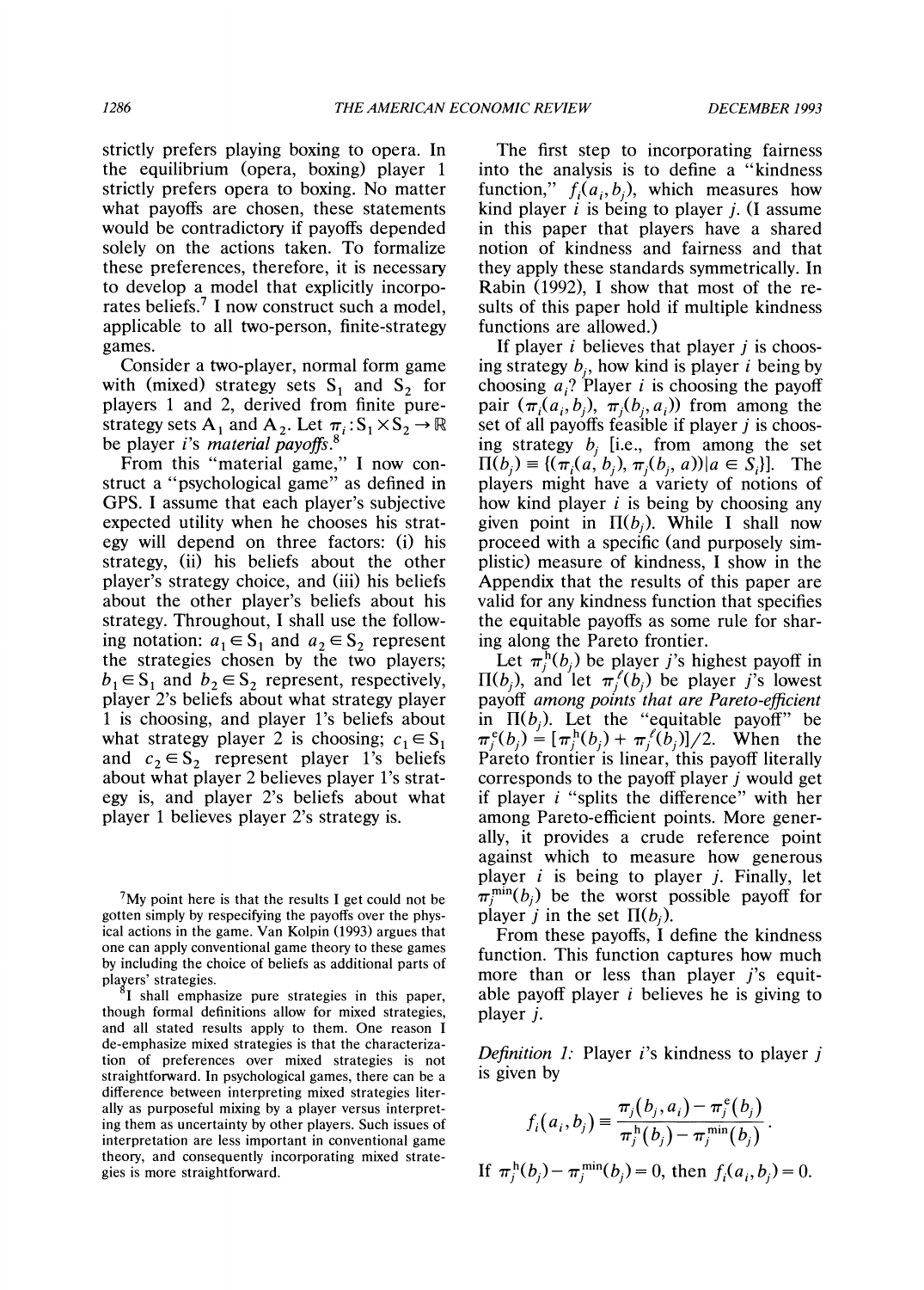Note that  $f_i = 0$  if and only if player *i* is **trying to give player j her equitable payoff.9**  If  $f_i < 0$ , player *i* is giving player *j* less than **her equitable payoff. Recalling the definition of the equitable payoff, there are two**  general ways for  $f_i$  to be negative: either **player i is grabbing more than his share on**  the Pareto frontier of  $\Pi(b_i)$  or he is choosing an inefficient point in  $\Pi(b_i)$ . Finally,  $f_i > 0$  if player *i* is giving player *j* more than **her equitable payoff. Recall that this can**  happen only if the Pareto frontier of  $\Pi(b_i)$ is a nonsingleton; otherwise  $\pi_i^e = \pi_i^h$ 

**I** shall let the function  $f_j(b_j, c_i)$  represent **player i's beliefs about how kindly player j is treating him. While I shall keep the two notationally distinct, this function is for**mally equivalent to the function  $f_i(a_i, b_i)$ .

**Definition 2: Player i's belief about how kind player j is being to him is given by** 

$$
\tilde{f}_j(b_j,c_i) = \frac{\pi_i(c_i,b_j) - \pi_i^e(c_j)}{\pi_i^h(c_i) - \pi_i^{min}(c_i)}.
$$

**If**  $\pi_i^{\text{h}}(c_i) - \pi_i^{\min}(c_i) = 0$ , then  $\tilde{f}_i(b_i, c_j) = 0$ .

**Because the kindness functions are nor**malized, the values of  $f_i(\cdot)$  and  $f_j(\cdot)$  must lie in the interval  $[-1, \frac{1}{2}]$ . Further, the kind**ness functions are insensitive to positive affine transformations of the material payoffs (overall utility, as defined shortly, will be sensitive to such transformations).** 

**These kindness functions can now be used to specify fully the players' preferences.**  Each player  $i$  chooses  $a_i$  to maximize his expected utility  $U_i(a_i, b_i, c_i)$ , which incorpo**rates both his material utility and the players' shared notion of fairness:** 

$$
U_i(a_i, b_j, c_i)
$$
  
\n
$$
\equiv \pi_i(a_i, b_j) + \tilde{f}_j(b_j, c_i) \cdot [1 + f_i(a_i, b_j)].
$$

**The central behavioral feature of these preferences reflects the original discussion.** 

**If player i believes that player j is treating**  him badly— $f_i(\cdot)$  < 0—then player *i* wishes **to treat player j badly, by choosing an ac**tion  $a_i$  such that  $f_i(\cdot)$  is low or negative. If **player j is treating player i kindly, then**   $\bar{f}_i(\cdot)$  will be positive, and player *i* will wish **to treat player j kindly. Of course, the specified utility function is such that players will trade off their preference for fairness against their material well-being, and material pursuits may override concerns for fairness.** 

**Because the kindness functions are bounded above and below, this utility function reflects stylized fact C: the bigger the material payoffs, the less the players' behavior reflects their concern for fairness. Thus, the behavior in these games is sensitive to the scale of material payoffs. Obviously, I have not precisely determined the relative power of fairness versus material interest or even given units for the material payoffs; my results in specific examples are, therefore, only qualitative.** 

Notice that the preferences  $V_i(a_i, b_i, c_i) \equiv$  $\pi_i(a_i, b_i) + f_i(b_i, c_i) \cdot f_i(a_i, b_i)$  would yield **precisely the same behavior as the utility**  function  $U_i(a_i, b_i, c_i)$ . I have made the pref**erences slightly more complicated so as to capture one bit of realism: whenever player j is treating player i unkindly, player i's overall utility will be lower than his material**  payoffs. That is,  $f_j(\cdot) < 0$  implies  $U_i(\cdot) \leq$  $\pi_i(\cdot)$ . If a person is treated badly, he leaves **the situation bitter, and his ability to take revenge only partly makes up for the loss in**   $w$ elfare.<sup>10</sup>

**Because these preferences form a psychological game, I can use the concept of psychological Nash equilibrium defined by GPS; this is simply the analog of Nash equilibrium for psychological games, imposing the additional condition that all higher-order** 

<sup>&</sup>lt;sup>9</sup>When  $\pi^h = \pi^{min}$ , all of player *i*'s responses to *b*<sub>i</sub> **yield player j the same payoff. Therefore, there is no**  issue of kindness, and  $f_i = 0$ .

<sup>&</sup>lt;sup>10</sup>As Lones Smith has pointed out to me, however, **this specification has one unrealistic implication: if player 1 is being "mean" to player 2**  $(f_1 < 0)$ **, then the nicer player 2 is to player 1, the happier is player 1, even if one ignores the implication for material payoffs. While this is perhaps correct if people enjoy making suckers of others, it is more likely that a player will feel guilty if he is mean to somebody who is nice to him.**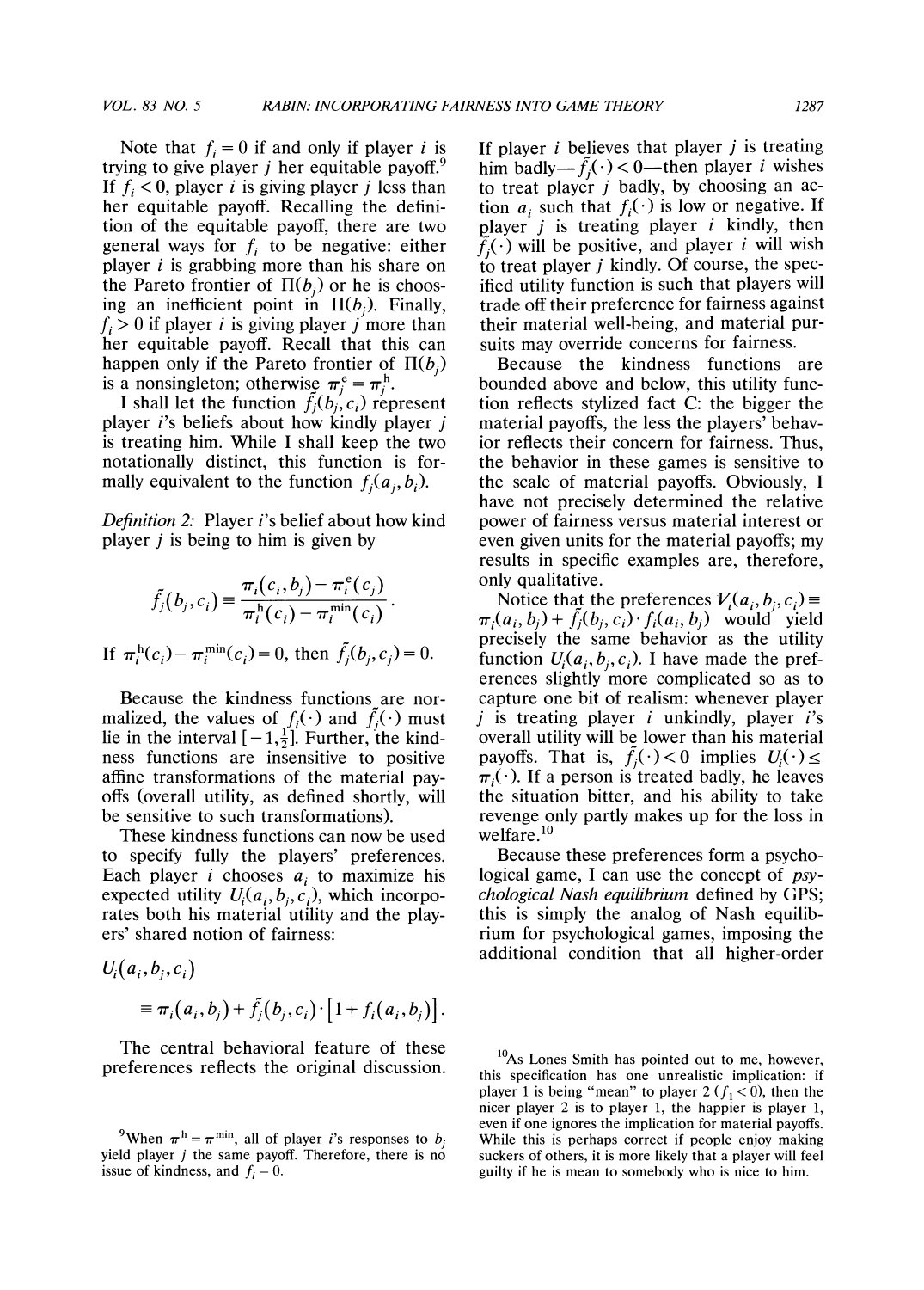**Player 1** 

**beliefs match actual behavior. I shall call the solution concept thus defined "fairness equilibrium." 11** 

*Definition 3:* The pair of strategies  $(a_1, a_2)$  $\in$ **(S<sub>1</sub>, S<sub>2</sub>) is a** *fairness equilibrium* **if, for**  $i=1,2, j \neq i,$ 

$$
(1) \qquad a_i \in \operatorname{argmax}_{a \in S_i} U_i(a, b_j, c_i)
$$

$$
(2) \qquad c_i = b_i = a_i.
$$

**Is this solution concept consistent with the earlier discussion of Example 1? In particular, is the "hostile" outcome (opera,**  boxing) a fairness equilibrium? If  $c_1 = b_1 =$  $a_1$  = opera and  $c_2 = b_2 = a_2$  = boxing, then player 2 feels hostility, and  $f_2 = -1$ . Thus, **player l's utility from playing U is 0 (with**   $f_1 = -1$ ) and from playing boxing it is  $X - 1$ (with  $f_1 = 0$ ). Thus, if  $X < 1$ , player 1 prefers **opera to boxing given these beliefs. Player 2**  prefers boxing to opera. For  $X < 1$ , there**fore, (opera, boxing) is an equilibrium. In this equilibrium, both players are hostile toward each other and unwilling to coordinate with the other if it means conceding to the other player.12** 

**Because the players will feel no hostility if they coordinate, both (opera, opera) and (boxing, boxing) are also equilibria for all values of X. Again, these are conventional outcomes; the interesting implication of** 

**1iGPS prove the existence of an equilibrium in all psychological games meeting certain continuity and convexity conditions. The kindness function used in the text does not yield utility functions that are everywhere continuous, so that GPS's theorem does not apply (although I have found no counterexamples to existence). As I discuss in Appendix A, continuous kindness functions that are very similar to the one used in the text, and for which all general results hold, can readily be constructed. Such kindness functions would guarantee existence using the GPS theorem.** 

<sup>12</sup>For  $X \leq \frac{1}{2}$ , (boxing, opera) is also an equilibrium. **In this equilibrium, both players are with common knowledge "conceding," and both players feel hostile toward each other because both are giving up their best possible payoff in order to hurt the other player.**  The fact that, for  $\frac{1}{2} < X \le 1$ , (opera, boxing) is an **equilibrium, but (boxing, opera) is not, might suggest that (opera, boxing) is "more likely."** 

**Cooperate 4X,F4X ,6X** 

| Defect | 6X.O | x, x |
|--------|------|------|
|        |      |      |

**FIGURE 2. EXAMPLE 2: PRISONER'S DILEMMA** 

**fairness in Example 1 is that the players' hostility may lead each to undertake costly punishment of the other. The game Prisoner's Dilemma shows, by contrast, that fairness may also lead each player to sacrifice to help the other player (see Fig. 2).** 

**Consider the cooperative outcome, (cooperate, cooperate). If it is common knowledge to the players that they are playing (cooperate, cooperate), then each player knows that the other is sacrificing his own material well-being in order to help him. Each will thus want to help the other by playing cooperate, so long as the material gains from defecting are not too large. Thus,**  if X is small enough (less than  $\frac{1}{4}$ ), (cooper**ate, cooperate) is a fairness equilibrium.** 

**For any value of X, however, the Nash equilibrium (defect, defect) is also a fairness equilibrium. This is because if it is common knowledge that they are playing (defect, defect), then each player knows that the other is not willing to sacrifice X in order to give**  the other  $6X$ . Thus, both players will be **hostile; in the outcome (defect, defect), each player is satisfying both his desire to hurt the other and his material self-interest.** 

**The prisoner's dilemma illustrates two issues I discussed earlier. First, one cannot fully capture realistic behavior by invoking "pure altruism." In Example 2, both (cooperate, cooperate) and (defect, defect) are fairness equilibria, and I believe this prediction of the model is in line with reality. People sometimes cooperate, but if each expects the other player to defect, then they both will. Yet, having both of these as equilibria is inconsistent with pure altruism. Suppose that player l's concern for player 2 were independent of player 2's behavior.** 

**Player 2 Cooperate Defect**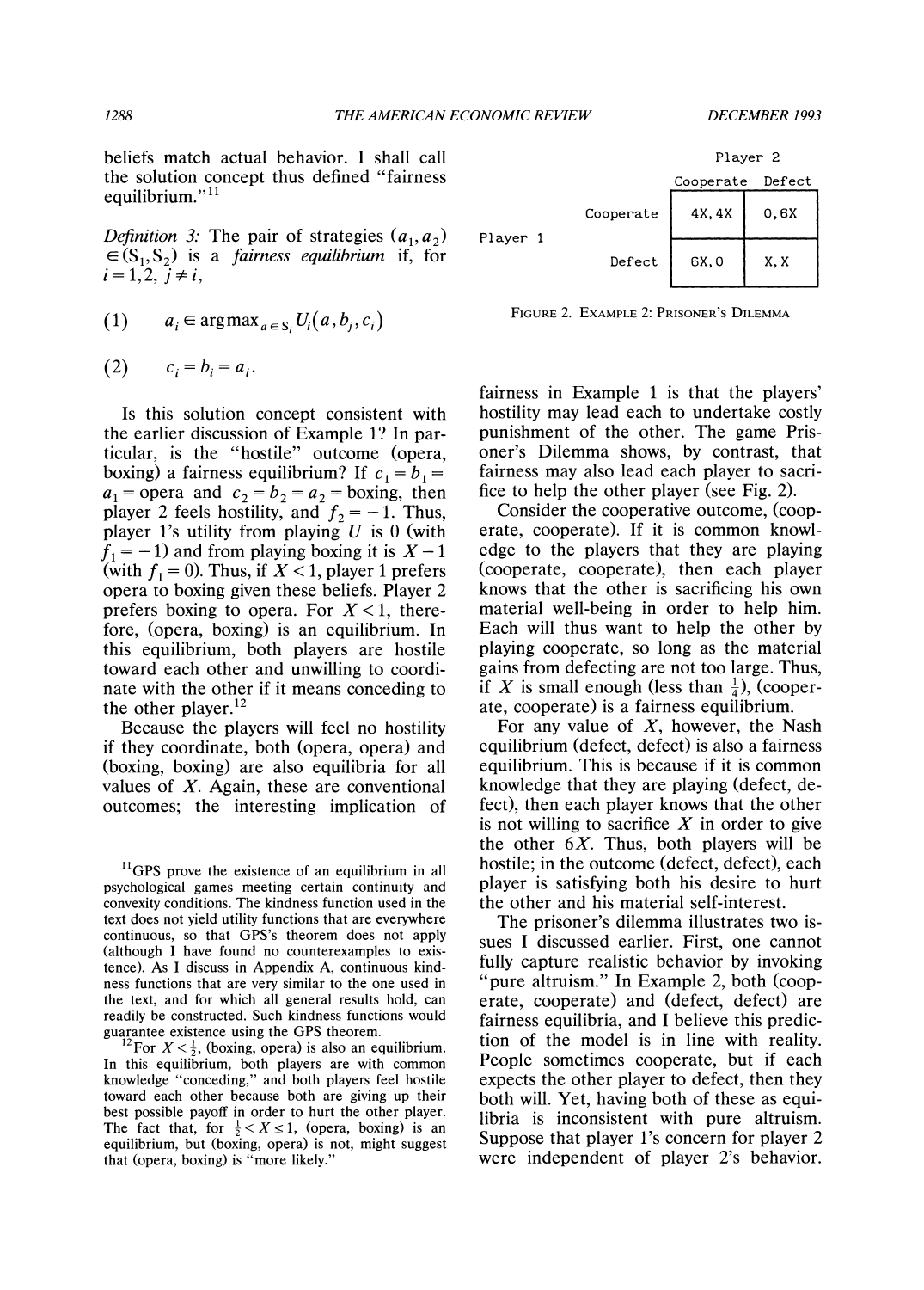**Then if he thought that player 2 was playing cooperate, he would play cooperate if and**  only if he were willing to give up  $2X$  in **order to help player 2 by 4X; if player 1 thought that player 2 was playing defect, then he would play cooperate if and only if**  he were willing to give up  $X$  in order to **help player 2 by 5X. Clearly, then, if player 1 plays cooperate in response to cooperate, he would play cooperate in response to defect. In order to get the two equilibria, player 1 must care differentially about helping (or hurting) player 2 as a function of player 2's behavior.13** 

**The second issue that the prisoner's dilemma illustrates is the role of intentionality in attitudes about fairness. Psychological evidence indicates that people determine the fairness of others according to their motives, not solely according to actions taken.14 In game-theoretic terms, "motives" can be inferred from a player's choice of strategy from among those choices he has, so what strategy a player could have chosen (but did not) can be as important as what strategy he actually chooses. For example, people differentiate between those who take a generous action by choice and those who are forced to do so. Consider Example 3, depicted in Figure 3.** 

**This is the "prisoner's dilemma" in which player 2 is forced to cooperate. It corresponds, for instance, to a case in which someone is forced to contribute to a public good. In this degenerate game, player 1 will always defect, so the unique fairness equilibrium is (defect, cooperate). This contrasts to the possibility of the (cooperate, cooperate) equilibrium in the prisoner's dilemma. The difference is that now player 1 will feel no positive regard for player 2's "decision" to cooperate, because player 2 is not volun-**

**130f course, I am ruling out "income effects" and the like as explanations; but that is clearly not what causes the multiplicity of equilibria in public-goods experiments.** 



**FIGURE 3. EXAMPLE 3: PRISONER'S NON-DILEMMA** 



**FIGURE 4. EXAMPLE 4: CHICKEN** 

**tarily doing player 1 any favors; you are not grateful to somebody who is simply doing what he must.15** 

**In both Examples 1 and 2, adding fairness creates new equilibria but does not get rid of any (strict), Nash equilibria. Example 4, the game "Chicken" 16 illustrates that fairness can rule out strict Nash equilibria (see Fig. 4).** 

**This game is widely studied by political scientists, because it captures well situations in which nations challenge each other. Each country hopes to "dare" while the other country backs down [outcomes (dare, chicken) and (chicken, dare)]; but both dread most of all the outcome (dare, dare), in which neither nation backs down.** 

**15Player l's complete indifference to player 2's plight here is because I have excluded any degree of pure altruism from my model. Indeed, many of the strong results throughout the paper are because I am ruling**  out pure altruism.

**<sup>14</sup>Greenberg and Frisch (1972) and Goranson and Berkowitz (1966) find evidence for this proposition, though not in as extreme a form as implied by my model.** 

**While I will stick to the conventional name for this game, I note that it is extremely speciesist-there is little evidence that chickens are less brave than humans and other animals.**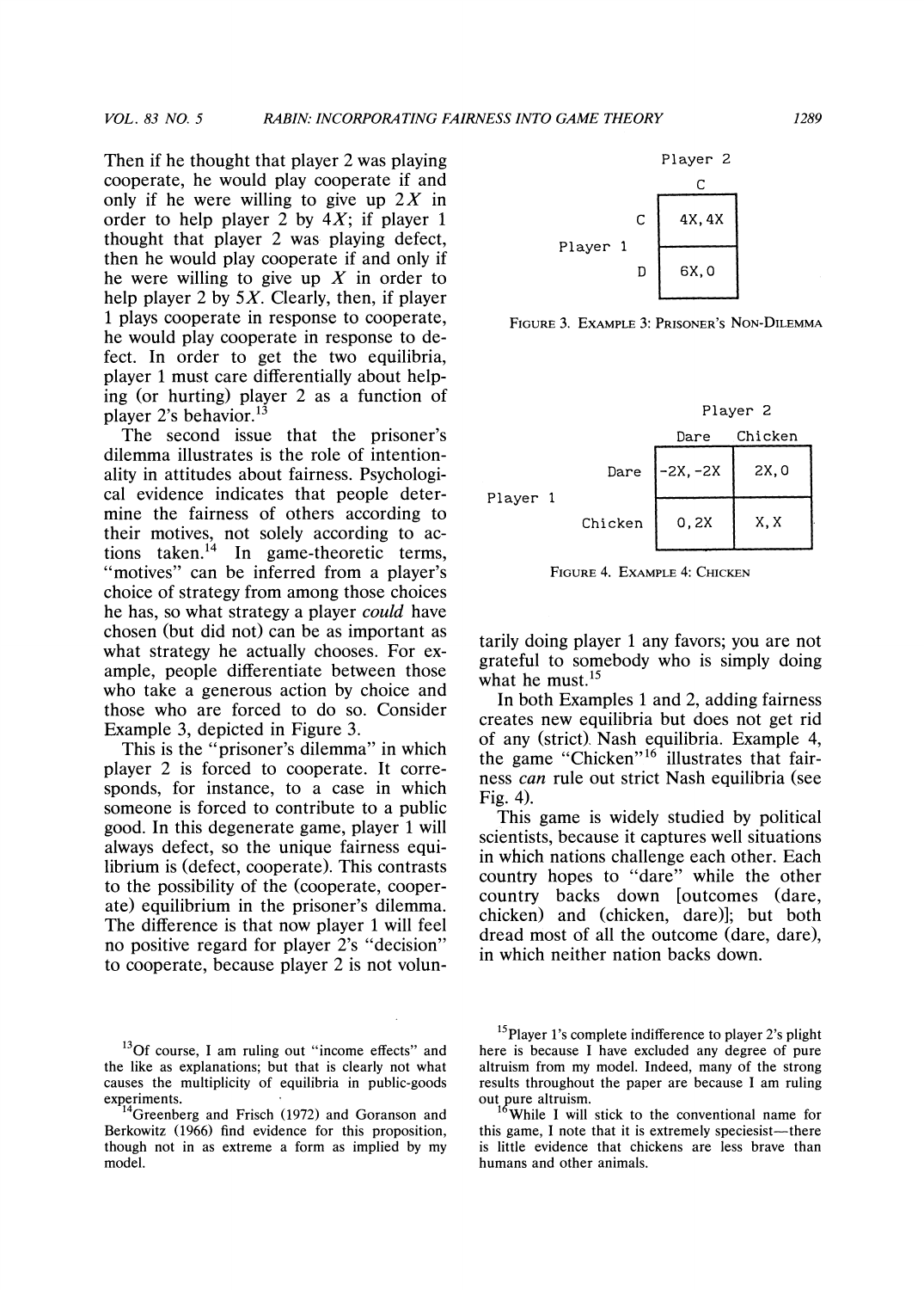**Consider the Nash equilibrium (dare, chicken), where player 1 "dares" and player 2 "chickens out." Is it a fairness equilibrium? In this outcome, it is common knowledge that player 1 is hurting player 2 to help himself. If X is small enough, player 2 would therefore deviate by playing dare, thus hurting both player 1 and himself. Thus, for small X, (dare, chicken) is not a fairness equilibrium; nor, obviously, is (chicken, dare). Both Nash equilibria are, for small enough X, inconsistent with fairness.** 

**Whereas fairness does not rule out Nash equilibrium in Examples 1 and 2, it does so in Example 4. The next section presents several propositions about fairness equilibrium, including one pertaining to why fairness rules out Nash equilibria in Chicken, but not in Prisoner's Dilemma or Battle of the Sexes.** 

#### **III. Some General Propositions**

**In the pure-strategy Nash equilibria of Battle of the Sexes, each taking the other player's strategy as given, each player is maximizing the other player's payoff by maximizing his own payoffs. Thus, each player can satisfy his own material interests without violating his sense of fairness. In the Nash equilibrium of Prisoner's Dilemma, each player is minimizing the other player's payoff by maximizing his own. Thus, bad will is generated, and "fairness" means that each player will try to hurt the other. Once again, players simultaneously satisfy their own material interests and their notions of fairness.** 

**These two types of outcomes-where players mutually maximize each other's material payoffs, and where they mutually min**imize each other's material payoffs-will **play an important role in many of the results of this paper, so I define them formally:** 

*Definition 4:* A strategy pair  $(a_1, a_2) \in$  $(\mathbf{S}_1, \mathbf{S}_2)$  is a *mutual-max outcome* if, for  $i=$  $1, 2, j \neq i, a_i \in \arg \max_{a \in S_i} \pi_j(a, a_j).$ 

*Definition* 5: A strategy pair  $(a_1, a_2) \in$  $(S_1, S_2)$  is a *mutual-min outcome* if, for  $i=$ 1,2,  $\bar{j} \neq i$ ,  $a_i \in \text{argmin}_{a \in S_i} \pi_j(a, a_j)$ .

**The following definitions will also prove useful. Each of these definitions characterizes an outcome of a game in terms of the**  value of "kindness"  $f_i$  induced by each of **the players.** 

**Definition 6: (a) An outcome is strictly posi**tive if, for  $i = 1, 2, f_i > 0$ . (b) An outcome is *weakly positive* if, for  $i = 1, 2, f_i \ge 0$ . (c) An **outcome is strictly negative if, for**  $i = 1, 2$ **,**  $f_i < 0$ . (d) An outcome is *weakly negative* if, for  $i = 1, 2, f_i \leq 0$ . (e) An outcome is *neutral* if, for  $i = 1, 2$ ,  $f_i = 0$ . (f) An outcome is *mixed* if, for  $i=1,2, j\neq i$ ,  $f_i f_j <$ 

**Using these definitions, I state a proposition about two types of Nash equilibria that will necessarily also be fairness equilibria (all proofs are in Appendix B).** 

**PROPOSITION** 1: Suppose that  $(a_1, a_2)$  is **a Nash equilibrium, and either a mutual-max outcome or a mutual-min outcome. Then**   $(a_1, a_2)$  *is a fairness equilibrium.* 

**Note that the pure-strategy Nash equilibria in Chicken do not satisfy either premise of Proposition 1. In each, one player is maximizing the other's payoff, while the other is minimizing the first's payoff. If X is small enough, so that emotions dominate material payoffs, then the player who is being hurt will choose to hurt the other player, even when this action is self-destructive, and will play dare rather than chicken.** 

**While Proposition 1 characterizes Nash equilibria that are necessarily fairness equilibria, Proposition 2 characterizes which**  outcomes—Nash or non-Nash—can possi**bly be fairness equilibria.** 

**PROPOSITION 2: Every fairness equilibrium outcome is either strictly positive or weakly negative.** 

**Proposition 2 shows that there will always be a certain symmetry of attitude in any fairness equilibrium. It will never be the case that, in equilibrium, one person is kind while the other is unkind.** 

**While Propositions 1 and 2 pertain to all games, irrespective of the scale of material payoffs, I present in the remainder of this**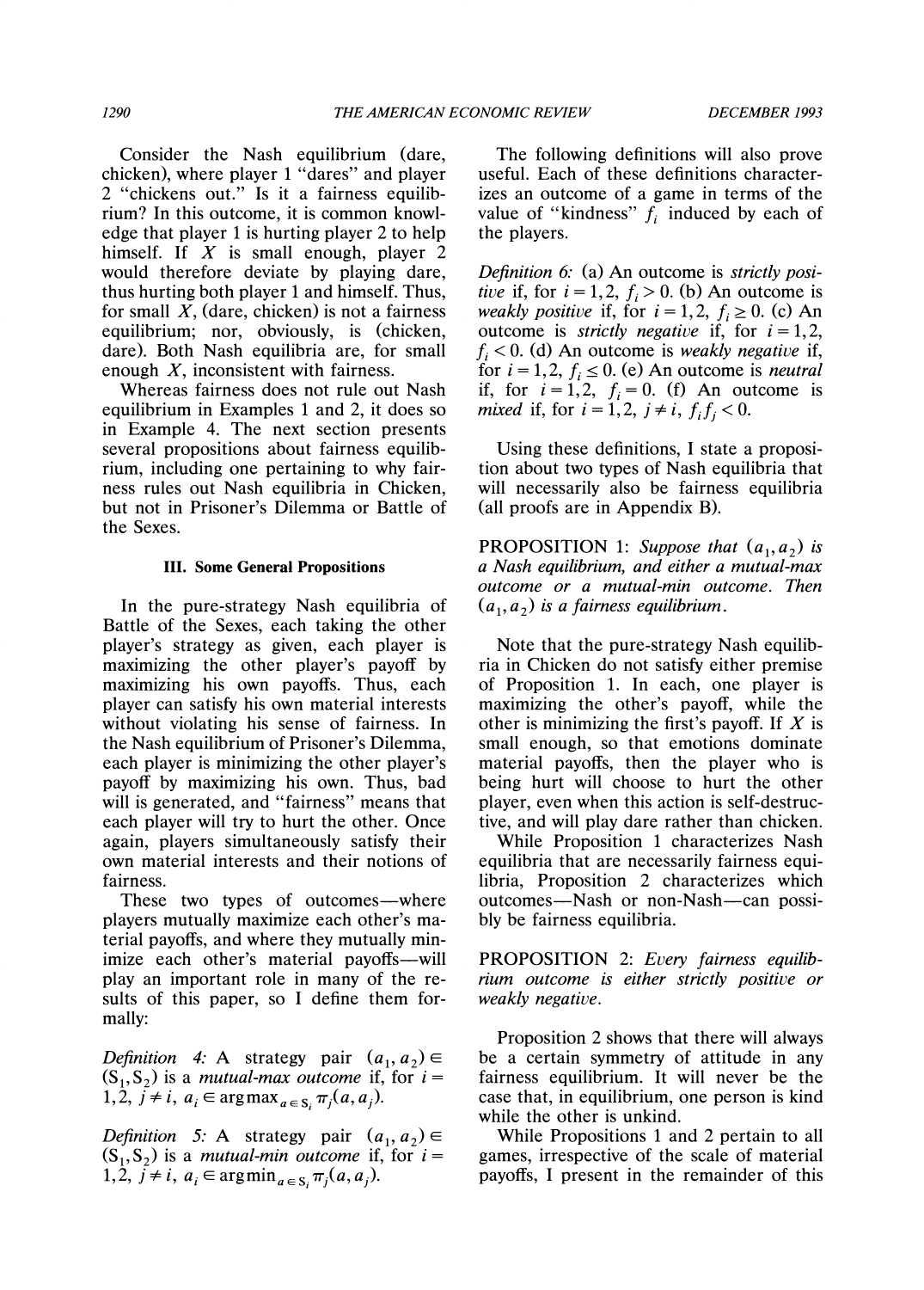**section several results that hold when material payoffs are either arbitrarily large or arbitrarily small. To do so, I will consider classes of games that differ only in the scale of the material payoffs. Given the set of**  strategies  $S_1 \times S_2$  and the payoff functions  $(\pi_1(a_1, a_2), \pi_2(a_1, a_2))$ , let  $\mathcal{G}$  be the set of games with strategies  $S_1 \times S_2$  and, for all  $X > 0$ , material payoffs

$$
(X \cdot \pi_1(a_1, a_2), X \cdot \pi_2(a_1, a_2)).
$$

Let  $G(X) \in \mathcal{G}$  be the game corresponding **to a given value of X.** 

**Consider Chicken again. It can be verified that, if X is small enough, then both (dare, dare) and (chicken, chicken) are fairness equilibria. Note that, while these two outcomes are (respectively) mutual-min and mutual-max outcomes, they are not Nash equilibria. Yet, when X is small, the fact that they are not equilibria in the "material" game is unimportant, because fairness considerations will start to dominate. Proposition 3 shows that the class of "strict" mutual-max and mutual-min outcomes are fairness equilibria for X small enough.** 

**PROPOSITION 3: For any outcome**   $(a_1, a_2)$  that is either a strictly positive mu**tual-max outcome or a strictly negative mutual-min outcome, there exists an X such**  *that, for all*  $X \in (0, \overline{X})$ ,  $(a_1, a_2)$  *is a fairness* **equilibrium in G(X).** 

**While Proposition 3 gives sufficient conditions for outcomes to be fairness equilibria when material payoffs are small, Proposition 4 gives conditions for which outcomes will not be fairness equilibria when material payoffs are small.** 

**PROPOSITION** 4: Suppose that  $(a_1, a_2) \in$  $(S_1, S_2)$  is not a mutual-max income, nor a **mutual-min outcome, nor a Nash equilibrium in which either player is unable to lower the payoffs of the other player. Then there exists**  an  $\overline{X}$  such that, for all  $X \in (0, \overline{X})$ ,  $(a_1, a_2)$  is **not a fairness equilibrium in G(X).** 

**Together, Propositions 3 and 4 state that, for games with very small material payoffs,**  **finding the fairness equilibria consists approximately of finding the Nash equilibria in each of the following two hypothetical games: (i) the game in which each player tries to maximize the other player's material payoffs and (ii) the game in which each player tries to minimize the other player's material payoffs.** 

**There are two caveats to this being a general characterization of the set of fairness equilibria in low-payoff games. First, Proposition 3 does not necessarily hold for mutual-max or mutual-min outcomes in which players are giving each other the equitable payoffs (i.e., when the outcomes are neutral). Thus, "non-strict" mutual-max and mutual-min outcomes need to be doublechecked. Second, it is also necessary to check whether certain types of Nash equilibria in the original game are also fairness equilibria, even though they are neither mutual-max nor mutual-min outcomes. The potentially problematic Nash equilibria are those in which one of the players has no options that will lower the other's material payoffs.** 

**I now turn to the case in which material payoffs are very large. Proposition 5 states essentially that as material payoffs become large, the players' behavior is dominated by material self-interest. In particular, players will play only Nash equilibria if the scale of payoffs is large enough.** 

**PROPOSITION** 5: If  $(a_1, a_2)$  is a strict **Nash equilibrium for games in**  $\mathcal{G}$ **, then there** exists an  $\overline{X}$  such that, for all  $X > \overline{X}$ ,  $(a_1, a_2)$ is a fairness equilibrium in  $G(X)$ .<sup>17</sup> If  $(a_1, a_2)$ is not a Nash equilibrium for games in  $\mathcal{F}_1$ , *then there exists an*  $\overline{X}$  *such that, for all*  $X > \overline{X}$ *,*  $(a_1, a_2)$  is not a fairness equilibrium in  $G(X)$ .

**The only caveat to the set of Nash equilibria being equivalent to the set of fairness equilibria when payoffs are large is that** 

**<sup>17</sup>  17A Nash equilibrium is strict if each player is choosing his unique optimal strategy. Mixed-strategy Nash equilibria are, for instance, never strict, because they involve the players being indifferent among two or more actions.**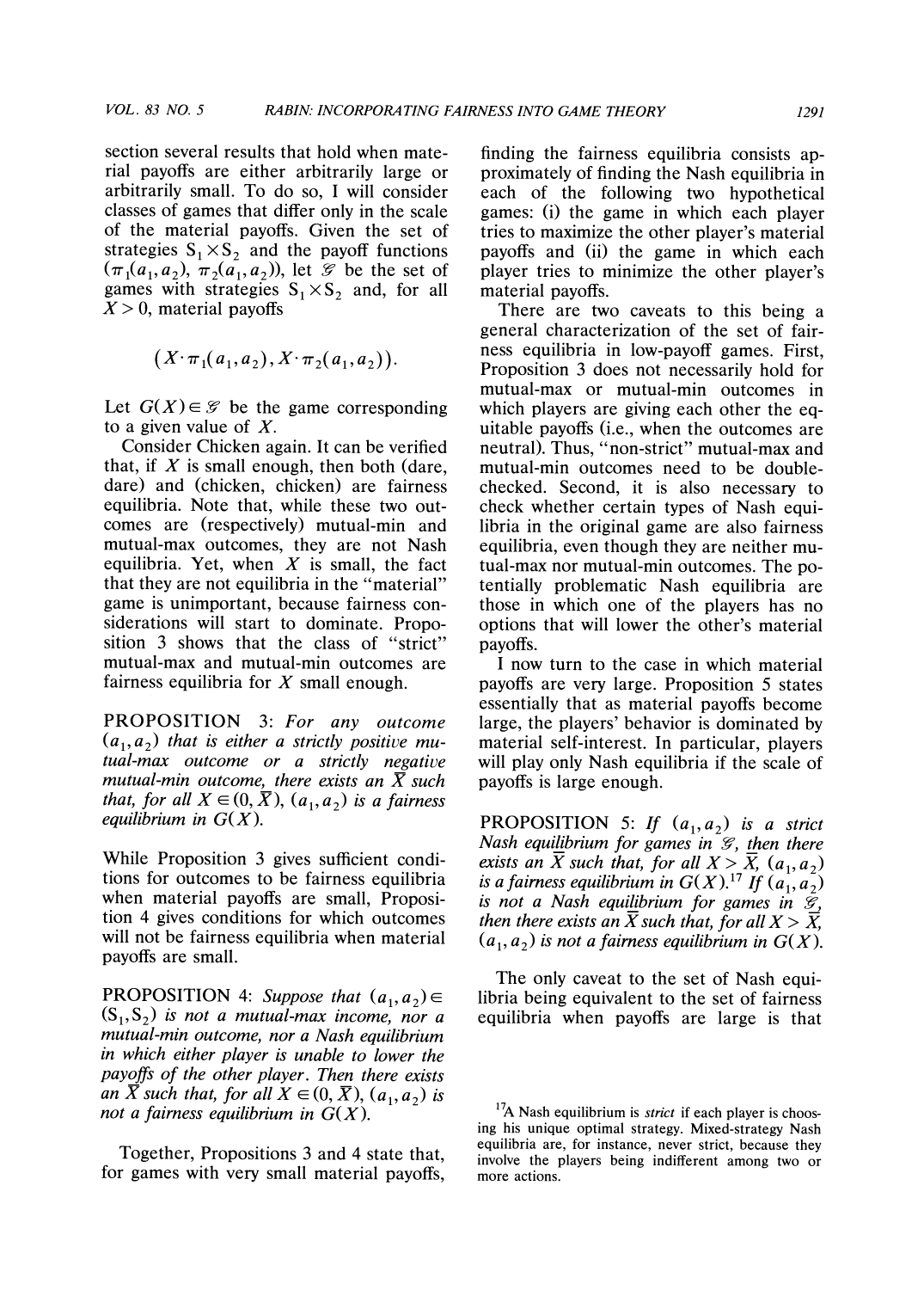**some non-strict Nash equilibria are not fairness equilibria.** 

#### **IV. Two Applications**

**One context in which fairness has been studied is monopoly pricing (see e.g., Thaler, 1985; Kahneman et al., 1986a,b). Might consumers see conventional monopoly prices as unfair and refuse to buy at such prices even when worth it in material terms? If this is the case, then even a profit-maximizing monopolist would price below the level predicted by standard economic theory. I now present a game-theoretic model of a monopoly and show that this intuition is an implication of fairness equilibrium.** 

**I assume that a monopolist has costs c per unit of production, and a consumer values the product at v. These are common knowledge. The monopolist picks a price**   $p \in [c, v]$  as the consumer simultaneously picks a "reservation" price  $r \in [c, v]$ , above which he is not willing to pay. If  $p \le r$ , then the good is sold at price  $p$ , and the payoffs are  $p - c$  for the monopolist and  $v - p$  for the consumer. If  $p > r$ , then there is no **sale, and the payoffs are 0 for each player.** 

**Though this is formally an infinite-strategy game, it can be analyzed using my model of fairness.18 Applying Nash equilibrium allows any outcome. We might, however, further narrow our prediction, because the strategy**   $r = v$  for the consumer weakly dominates all **other strategies (this would also be the result of subgame perfection if this were a sequential game, with the monopolist setting the price first). Thus, if players cared only about material payoffs, a reasonable outcome in this game is the equilibrium**  where  $p = r = v$ , so that the monopolist ex**tracts all the surplus from trade.** 

**18Note, however, that I have artificially limited the strategy spaces of the players, requiring them to make only mutually beneficial offers; there are problems with the definitions of this paper if the payoff space of a game is unbounded. Moreover, though I believe that all results would be qualitatively similar with more realistic models, the exact answers provided here are sensitive to the specification of the strategy space.** 

**What is the highest price consistent with a fairness equilibrium at which this product could be sold? First, what is the function**   $f_c(r, p)$ , how fair the consumer is being to **the monopolist? Given that the monopolist sets p, the only question is whether the**  monopolist gets profits  $p - c$  or profits 0. If  $r \geq p$ , then the consumer is maximizing both **the monopolist's and his own payoffs, so**   $f_c(r, p) = 0$ . If  $r < p$ , then the consumer is **minimizing the monopolist's payoffs, so**   $f_C(r, p) = -1$ . One implication of this is that **the monopolist will always exploit its position, because it will never feel positively toward the consumer; thus,**  $r > p$  **cannot be a fairness equilibrium.** 

Because  $r < p$  leads to no trade, this **means that the only possibility for an equilibrium** with trade is when  $p = r$ . How fair **is the monopolist being to the consumer**  when  $p = r = z$ ? Calculations show that  $f_{M}(z, z) = [c-z]/2[v-c]$ . Because I am **considering only values of z between c and v, this number is negative. Any time the monopolist is not setting a price equal to its costs, the consumer thinks that the monopolist is being unfair. This is because the monopolist is choosing the price that extracts as much surplus as possible from the consumer, given the consumer's refusal to buy at a price higher than z.** 

To see whether  $p = r = z$  is a fairness **equilibrium for a given z, one must see whether the consumer would wish to devi**ate by setting  $r < z$ , thus eliminating the **monopolist's profits. The consumer's total utility** from  $r < z$  is

$$
U_{\rm C} = 0 + f_{\rm M}(z, z) \cdot [1 + -1] = 0.
$$

**The consumer's total utility from sticking**  with strategy  $r = z$  is

$$
U_{\rm C} = v - z + f_{\rm M}(z, z) \cdot [1 + 0]
$$

$$
= v - z + [c - z]/2[v - c].
$$

**Calculations show that the highest price consistent with fairness equilibrium is given**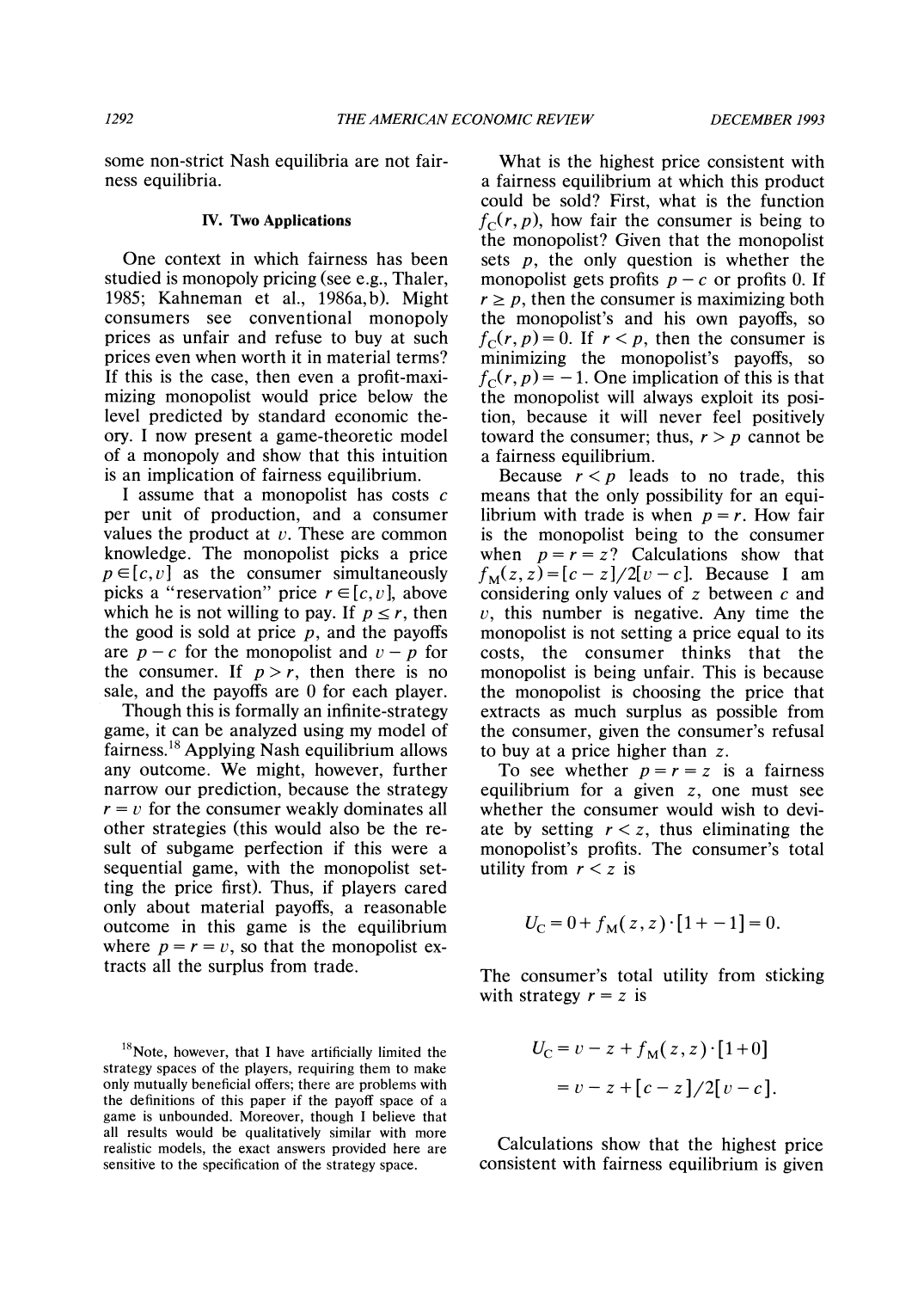**by** 

$$
z^* = [2v^2 - 2cv + c]/[1 + 2v - 2c].
$$

This number is strictly less than  $v$  when  $v > c$ . Thus, the highest equilibrium price **possible is lower than the conventional monopoly price when fairness is added to the equation. This reflects the arguments of Kahneman et al. (1986a, b): a monopolist interested in maximizing profits ought not to set price at "the monopoly price," because it should take consumers' attitudes toward fairness as a given.** 

**I can further consider some limit results as the stakes become large in this game. Let the monopolist's costs and the consumer's**  value be  $C \equiv cX$  and  $V \equiv vX$ , respectively. I **represent the percentage of surplus that the**  monopolist is able to extract by  $(z^* - C)$  $(V - C)$ . Algebra shows that this equals  $[2(V - C)]/[1 + 2(V - C)]$ , and the limit of **this as X becomes arbitrarily large is 1. That is, the monopolist is able to extract "practically all" of the surplus, because rejecting an offer for the sake of fairness is more costly for the consumer.** 

**Another interesting implication of the**  model is that  $dz^*/dc > 0$  for all parameter **values. This means that the higher are the monopolist's costs, the higher the price the consumer will be willing to pay (assuming that the consumer knows the firm's costs). This is one interpretation of the results presented in Thaler (1985): consumers are willing to pay more for the same product from a high-cost firm than from a low-cost firm.** 

**An area of economics where fairness has been widely discussed (more so than in monopoly pricing) is labor economics.19 I now present an extended example that resembles the "gift-exchange" view of the employment relationship discussed in Akerlof (1982). Consider the situation in which a worker chooses an effort level and the firm simultaneously chooses a benefit level for** 

**the worker.20 Formally, the worker chooses**  either a high or low effort level:  $e \in \{H, L\}$ . If  $e = H$ , the firm receives revenue  $R > 0$ , and the worker receives disutility  $\gamma$ . If  $e = L$ , **the firm receives no revenue, and the worker experiences no disutility. Simultaneously,**  the firm chooses a benefit level  $b \in [0, R]$ . **Material payoffs are as follows:** 

$$
\pi_{\mathbf{W}} = \begin{cases} b^{1/2} - \gamma & \text{if } e = \mathbf{H} \\ b^{1/2} & \text{if } e = \mathbf{L} \end{cases}
$$

$$
\pi_{\mathbf{F}} = \begin{cases} (R - b)^{1/2} & \text{if } e = \mathbf{H} \text{ and } b \le R \\ 0 & \text{if } e = \mathbf{L} \text{ or } b > R \end{cases}
$$

where  $\pi_{\rm w}$  is the worker's material payoffs, and  $\pi_F$  is the firm's material payoffs.<sup>21</sup>

**This situation is essentially a continuousstrategy prisoner's dilemma, because each player has a dominant strategy: the worker maximizes his material payoffs by choosing**   $e = L$ , and the firm maximizes its material payoffs by choosing  $b = 0$ . Thus, the unique **Nash equilibrium is the nasty one in which**   $e = L$  and  $b = 0$ . Because this outcome is **also a mutual-min outcome, this will be a fairness equilibrium in which the players feel negatively toward each other.** 

**I now consider the possibility of a positive fairness equilibrium. First observe that the kindness of the worker to the firm is**  $f_w = \frac{1}{2}$ if the worker puts in high effort, and  $\ddot{f}_w =$  $-\frac{1}{2}$  if the worker puts in low effort. This is **because**  $e = H$  involves the worker fully **yielding along the Pareto frontier to the**  firm, and  $e = L$  means that the worker is **choosing the best Pareto-efficient point for himself, given the firm's choice of b.** 

**Given the worker's choice of effort, the kindest the firm can be to the worker is to**  choose  $b = R$ ; the least kind is clearly to choose  $b = 0$ . Therefore the equitable mate**rial payoff to the worker is**  $R^{1/2}/2 - \gamma$  **if**  $e = H$ , and  $R^{1/2}/2$  if  $e = L$ . Using this, one

**<sup>19</sup>For some examples discussing the role in labor economics of fairness and related issues, see Akerlof (1982), John Bishop (1987), James N. Baron (1988), David I. Levine (1991, 1993), and Rotemberg (1992). In Rabin (1992), I applied this model of fairness to several more examples from labor economics.** 

**<sup>20</sup>This model is a version of one suggested to me by James Montgomery (pers. comm.).** 

**<sup>21</sup>The assumptions that the parties are risk-averse and that the firm's payoff is 0 (rather than negative) if e = L are made for convenience and are not essential.**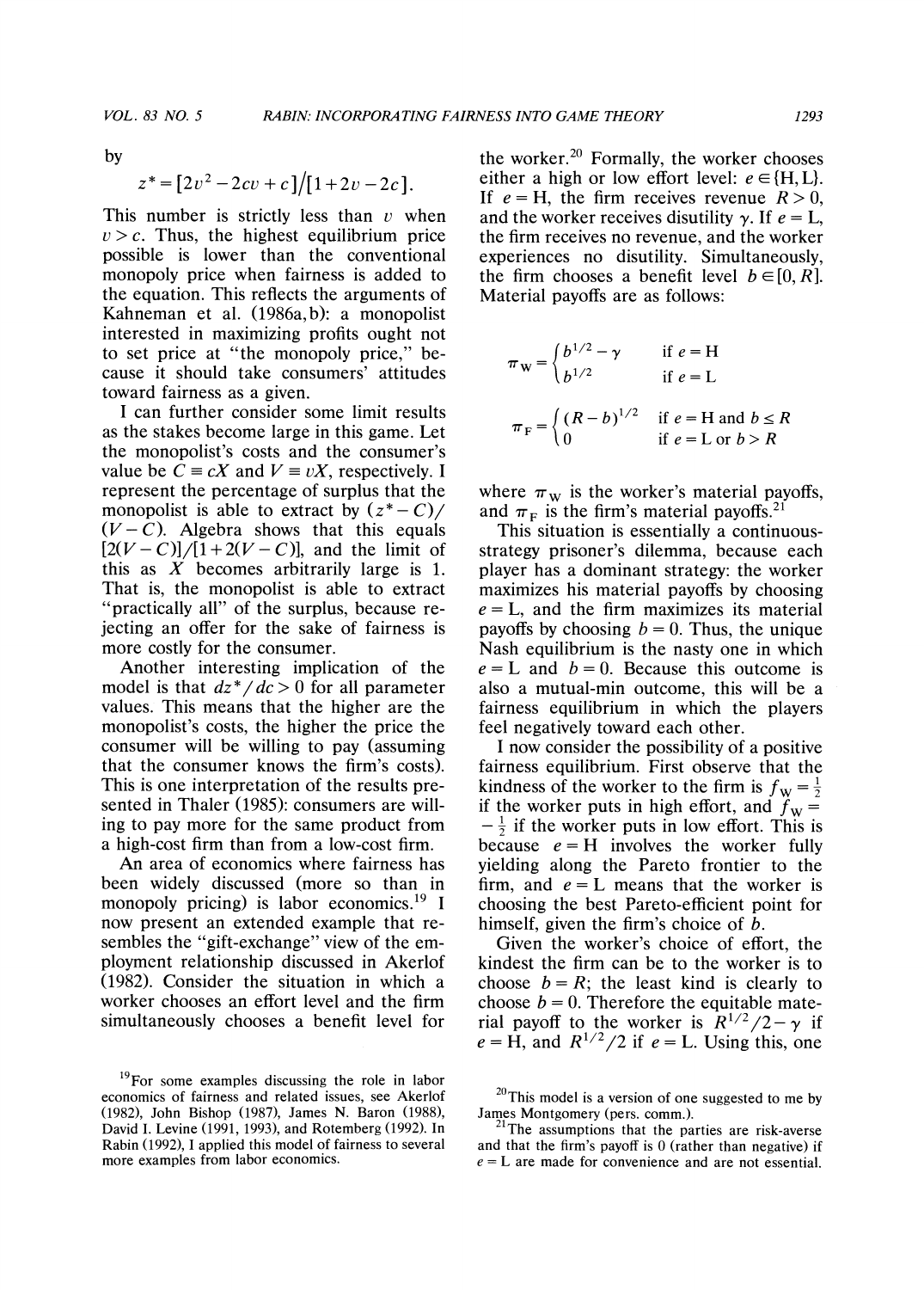**can calculate that the kindness of the firm**  to the worker is given by  $f_F = (b/R)^{1/2}$  –

**Using this, consider the possibility of a positive fairness equilibrium. What is the firm's utility if it is commonly known that**  the worker is setting  $e = H$ ? It is given by

$$
U_{\rm F}=(R-b)^{1/2}+\tfrac{1}{2}\left[\tfrac{1}{2}+\left(b/R\right)^{1/2}\right].
$$

**Thus, the firm will maximize its utility by**  setting  $\partial U_F / \partial b = 0$ , and one gets the result that  $\overrightarrow{b}^* = \overrightarrow{R}/(1+4R)$ . With this level of b, the firm's kindness to the worker is  $f_F^* =$  $[1/(1+4R)]^{1/2}$  -

**Finally, in order for this to constitute a fairness equilibrium, it must be that the**  worker would wish to set  $e = H$  rather than **e = L. The two possible utility levels are:** 

$$
U_{\mathbf{W}}(e = H) = b^{1/2} - \gamma
$$
  
+  $\{ [1/(1+4R)]^{1/2} - \frac{1}{2} \}(\frac{1}{2})$   

$$
U_{\mathbf{W}}(e = L) = b^{1/2}
$$
  
+  $\{ [1/(1+4R)]^{1/2} - \frac{1}{2} \}(-\frac{1}{2}).$ 

**Algebra yields the conclusion that the worker would not strictly prefer to choose**   $e = L$  if and only if

$$
R \le 0.25 \left[ 1/(0.5+\gamma)^{1/2} - 1 \right].
$$

For all such combinations of  $R$  and  $\gamma$ , **therefore, there exists a "gift-giving" equi**librium in which the worker sets  $e = H$ , and the firm gives the worker a bonus of  $b^*$  =  $R/(1+4R)$ . Note that the larger is  $\gamma$ , the **smaller R must be for there to exist a giftgiving equilibrium. The rpason for this is**  roughly as follows. If  $\gamma$  is large, the worker **is very tempted to "cheat" the firm by not working hard. The only way he will not cheat is if the firm is being very kind. But the firm's material costs to yielding a given percentage of profits to the worker increases as R increases; thus, only if R is very small will the firm give the worker a generous enough share of profits to induce the worker to be kind.** 



**FIGURE 5. EXAMPLE 5: THE GRABBING GAME** 

In fact, if  $\gamma \geq \frac{1}{2}$ , then there is no gift**giving equilibrium, no matter how small is R. This is because the firm's material incentives are such that it will choose to be unkind to the worker, so that the worker will choose to be unkind to the firm. Thus, overall the model says that workers and firms will cooperate if neither is too tempted by material concerns to cheat.** 

### **V. Fairness and Welfare**

**I consider now some welfare implications of fairness.22 My perspective here is that the full utility functions (combining material payoffs and "fairness payoffs") are the utility functions with which to determine social welfare. As such, I believe one should care not solely about how concerns for fairness support or interfere with material efficiency, but also about how these concerns affect people's overall welfare.** 

**Consider Example 5 (see Fig. 5). In this game, two people are shopping, and there are two cans of soup left. Each person can either try to grab both cans, or not try to grab. If both grab or both do not grab, they each get one can; if one grabs, and the** 

**22Robert H. Frank (1988, 1990) and others have explored how the existence of various emotions are understandable as adaptive evolutionary features of humans. While this view of emotions as "adaptive" may be broadly correct, Frank himself emphasizes that emotions can also be destructive in many situations. People's propensity for revenge can be harmful as well as helpful. My model of people's preferences for fairness will help economists do exactly what is done with "material" preferences-study how these preferences play out in different economic settings.**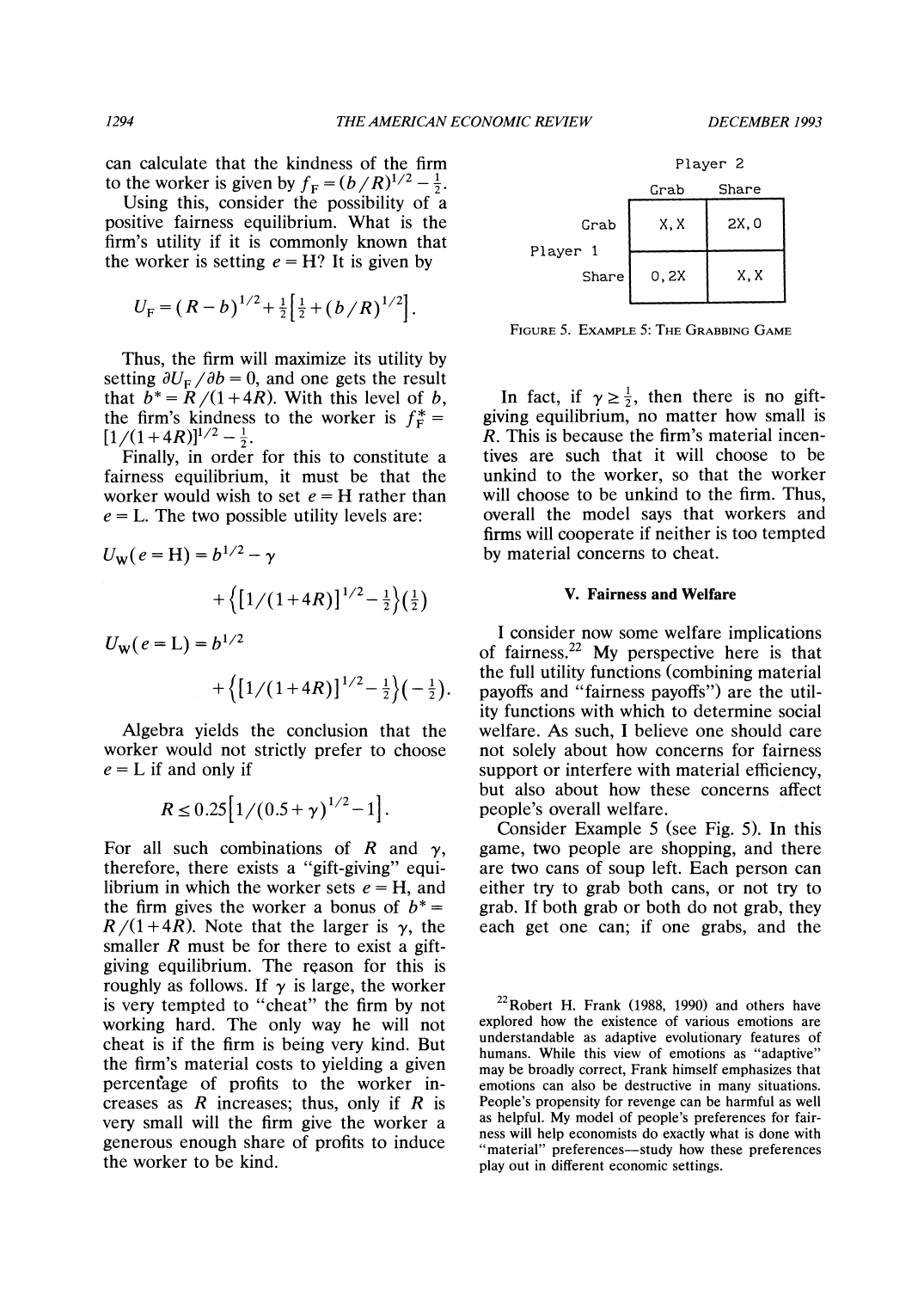**other does not, then the grabber gets both cans. This is a constant-sum version of the prisoner's dilemma: each player has a dominant strategy, and the unique Nash equilibrium is (grab, grab). As in the prisoner's dilemma, the noncooperative (grab, grab) outcome is a fairness equilibrium, no matter the value of X. For small X, however, the positive, mutual-max outcome (share, share) is also a fairness equilibrium. Moreover, because these two fairness equilibria yield the same material payoffs, (share, share) always Pareto-dominates (grab, grab).** 

**Shopping for minor items is a situation in which people definitely care about material payoffs, and this concern drives the nature of the interaction; but they probably do not care a great deal about individual items. If two people fight over a couple of cans of goods, the social grief and bad tempers are likely to be of greater importance to the people than whether they get the cans. Indeed, while both (grab, grab) and (share, share) are fairness equilibria when material payoffs are arbitrarily small, the overall utility in each equilibrium is bounded away from zero.23 As the material payoffs involved become arbitrarily small, equilibrium utility levels do not necessarily become arbitrarily small. This is realistic: no matter how minor the material implications, people's wellbeing is affected by the friendly or unfriendly behavior of others.** 

**In Example 5, as with many examples in this paper, there is both a strictly positive and a strictly negative fairness equilibrium. Are there games that contain only positive or only negative fairness equilibria? If there are, this could be interpreted as saying that there are some economic situations that endogenously determine the friendliness or hostility of the people involved. More generally, one could consider the question of**  **which types of economic structures are likely to generate which types of emotions.** 

**The prisoner's dilemma illustrates that there do exist situations that endogenously generate hostility. Applying Proposition 5, the only fairness equilibrium of the prisoner's dilemma with very large material payoffs is the Nash equilibrium, where both players defect. This fairness equilibrium is strictly negative. Interpreting a negative fairness equilibrium as a situation in which parties become hostile to each other, this implies that if mutual cooperation is beneficial, but each person has an irresistible incentive to cheat when others are cooperating, then people will leave the situation feeling hostile.** 

**Are there opposite, happier situations, in which the strategic logic of a situation dictates that people will depart on good terms? In other words, are there games for which all fairness equilibria yield strictly positive outcomes? Proposition 6 shows that the an**swer is no. $24$ 

**PROPOSITION 6: In every game, there exists a weakly negative fairness equilibrium.** 

**Proposition 6 states that it is never guaranteed that people will part with positive feelings. It implies a strong asymmetry in my model of fairness: there is a bias toward negative feelings. What causes this asymmetry? Recall that if a player is maximizing his own material payoffs, then he is being either mean or neutral to the other player, because being "nice" inherently involves sacrificing material well-being. Thus, while there are situations in which material self-interest tempts a player to be mean even if other players are being kind, material self-interest will never tempt a player to be kind when other players are being mean, because the** 

**<sup>23</sup>In particular, the utility from (share, share) is positive for each player, and the utility from (grab, grab) is negative for each player: (share, share) Pareto-dominates (grab, grab). This again highlights the fact that social concerns take over when material pavoffs are small.** 

**<sup>24</sup>The proof of Proposition 6 invokes the existence theorem of GPS, which applies only if the kindness functions are continuous, so that technically I have established this result only when applying variants of the kindness functions that are continuous. See Appendix A for a discussion of the continuity assumption.**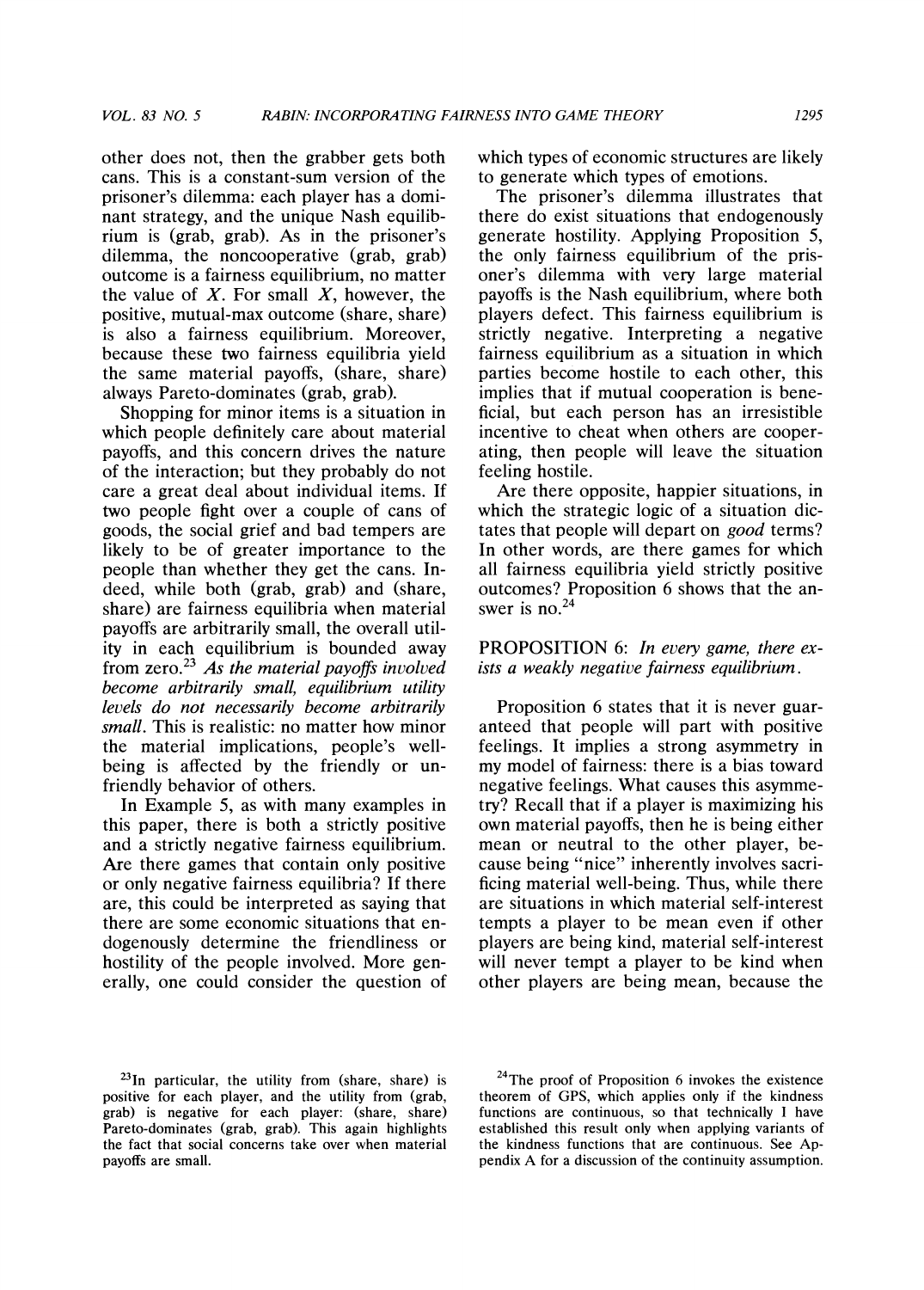**only way to be kind is to go against one's material self-interest.** 

#### **VI. Discussion and Conclusion**

**The notion of fairness in this paper captures several important regularities of behavior but leaves out other issues. Evidence indicates, for instance, that people's notions of fairness are heavily influenced by the status quo and other reference points. For instance, Kahneman et al. (1986a,b) illustrate that the consumer's view of the fairness of prices charged by a firm can be heavily influenced by what that firm has charged in the past.** 

**Extending the model to more general situations will create issues that do not arise in the simple two-person, normal-form, complete-information games discussed in this paper. The central distinction between two-person games and multiperson games is likely to be how a person behaves when he is hostile to some players but friendly toward others. The implications are clear if he is able to choose whom to help and whom to hurt; it is more problematic if he must choose either to help everybody or to hurt everybody, such as when choosing the contribution level to a public good. Does one contribute to reward those who have contributed or not contribute to punish those who have not contributed.** 

**Extending the model to incomplete-information games is essential for applied research, but doing so will lead to important new issues. Because the theory depends so heavily on the motives of other players, and because interpreting other players' motives depends on beliefs about their payoffs and information, incomplete information is likely to have a dramatic effect on decision-making. Extending the model to sequential games is also essential for applied research. In conventional game theory, observing past behavior can provide information; in psychological games, it can conceivably change the motivations of the players. An important issue arises: can players "force" emotions; that is, can a first-mover do something that will compel a second player to regard him positively? One might imagine, for instance, that an analogue to Proposition 6** 

| Player |  |
|--------|--|
|--------|--|

|          |          | Share  | Grab   |
|----------|----------|--------|--------|
| Player 1 | Trust    | 6X, 6X | 0,12X  |
|          | Dissolve | 5X, 5X | 5X, 5X |

**FIGURE 6. EXAMPLE 6: LEAVING A PARTNERSHIP** 

**might no longer be true, and sequential games could perhaps be used as mechanisms that guarantee positive emotions.** 

**Finally, future research can also focus on modeling additional emotions. In Example 6, for instance, my model predicts no cooperation, whereas it seems plausible that cooperation would take place (see Fig. 6).25** 

**This game represents the following situation. Players 1 and 2 are partners on a project that has thus far yielded total profits of 1OX. Player 1 must now withdraw from the project. If player 1 dissolves the partnership, the contract dictates that the players split the profits fifty-fifty. But total profits would be higher if player 1 leaves his resources in the project. To do so, however, he must forgo his contractual rights and trust player 2 to share the profits after the project is completed. So, player 1 must decide whether to "dissolve" or to "trust"; if he trusts player 2, then player 2 can either "grab" or "share."** 

**What will happen? According to the notion of fairness in this paper, the only (pure-strategy) equilibrium is for player 1 to split the profits now, yielding an inefficient solution. The desirable outcome (trust, share) is not possible because player 2 will deviate. The reason is that he attributes no positive motive to player 1-while it is true that player 1 trusted player 2, he did so simply to increase his own expected material payoff. No kindness was involved.** 

**One might think that (trust, share) is a reasonable outcome. This would be the outcome, for instance, if it is assumed that** 

**<sup>25</sup>  A related example was first suggested to me by Jim Fearon (pers. comm.).**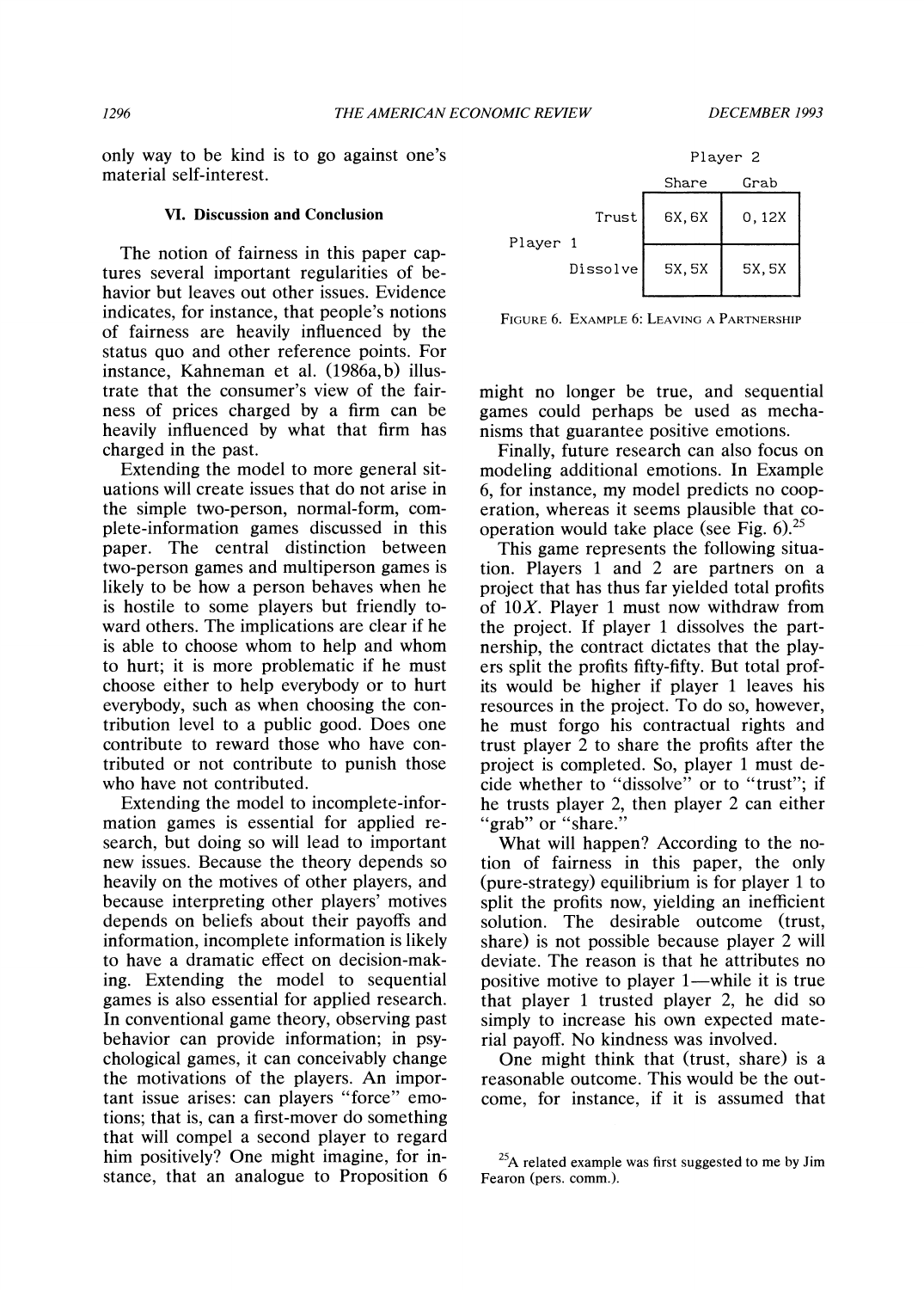**players wish to be kind to those who trust them. If player 1 plays "trust" rather than "split," he is showing he trusts player 2. If player 2 feels kindly toward player 1 as a result of this trust, then he might not grab all the profits. If it is concluded that the idea that people are motivated to reward trust is psychologically sound, then it could be incorporated into formal models.** 

# **APPENDIX A: THE KINDNESS FUNCTION CAN BE GENERALIZED**

**There is a broad class of kindness functions for which all of the results of this paper hold. Indeed, the proofs of all results contained in the body of the paper are general enough that they establish the results for the kindness functions that I now define.** 

**Definition Al requires that (i) fairness cannot lead to infinitely positive or infinitely negative utility, and (ii) how kind player i is being to player j is an increasing function of how high a material payoff player i is giving player j.** 

**Definition Al: A kindness function is bounded and increasing if:** 

- **(i) there exists a number N such that**   $f_i(a_i, b_i) \in [-N, N]$  for all  $a \in S_i$  and  $b_j \in S_j$ ; and
- (ii)  $f_i(a_i, b_j) > f_i(a'_i, b_j)$  if and only if  $\pi_j(b_j, a_i) > \pi_j(b_j, a'_i).$

**Definition A2 requires that the payoff that player j "deserves" is strictly between player j's worst and best Pareto-efficient payoffs, so long as the Pareto frontier is not a singleton.** 

*Definition A2:* Consider  $\Pi(b_i)$ ,  $\pi_i^h(b_i)$ , and  $\pi_i^{\ell}(b_i)$  as defined in the paper. A kindness function  $f_i(a_i, b_j)$  is a *Pareto split* if there exists some  $\pi_i^e(b_i)$  such that:

(i)  $\pi_i(b_i, a_i) > \pi_i^e(b_i)$  implies that  $f_i(a_i, b_i)$  $> 0$ ;  $\pi_j(b_j, a_i) = \pi_j^e(b_j)$  implies that  $f_i(a_i, b_j) = 0$ ; and  $\pi_j(b_j, a_i) < \pi_j^e(b_j)$  implies that  $f_i(a_i, b_i) < 0$ ;

(ii) 
$$
\pi_j^{\text{h}}(b_j) \ge \pi_j^{\text{e}}(b_j) \ge \pi_j^{\ell}(b_j)
$$
; and

(iii) if 
$$
\pi_j^h(b_j) > \pi_j^{\ell}(b_j)
$$
, then  $\pi_j^h(b_j) > \pi_j^e(b_j)$   
>  $\pi_i^{\ell}(b_j)$ .

**Propositions 1, 2, and 6 are all true for any kindness function meeting Definitions Al and A2. Propositions 3, 4, and 5, however, pertain to when material payoffs are made arbitrarily large or arbitrarily small. In order for these results to hold, one must guarantee that notions of the fairness of particular outcomes do not dramatically change when all payoffs are doubled (say). Definition A3 is a natural way to do so.** 

*Definition A3:* A kindness function  $f_i(a_i, b_j)$ **is affine if changing all payoffs for both players by the same affine transformation**  does not change the value of  $f_i(a_i, b_i)$ .

**All the propositions in this paper hold for any kindness function meeting Definitions Al, A2, and A3. One substantial generalization allowed for here is that the kindness function can be sensitive to affine transformations of one player's payoffs. If all of player 2's payoffs are doubled, then it may be that fairness dictates that he get more-or less-than before. The definition and all of the limit results simply characterize what happens if both players' payoffs are comparably changed.** 

**Knowing that the general results of this paper hold for a large class of kindness functions is also important should existence be problematic. While fairness equilibria exist in all of the examples of this paper, I have proved no general existence result and cannot invoke the existence theorem of GPS, because of possible discontinuities.** 

**The kindness function in the text can be**  discontinuous in  $b_i$  at points where  $\pi_j^h(b_j)$  $=\pi_i^{\min}(b_i)$ ; at such points,  $\Pi(b_i)$  is a single point, and  $f_i(a_i, b_j)$  is set equal to zero independent of  $a_i$ . The discontinuity comes **from the fact that, by normalizing the kindness** function by  $[\pi_j^h(b_j) - \pi_j^{min}(b_j)]$ , the **kindness function can be bounded away**  from zero even when  $\Pi(b_i)$  is arbitrarily **small. While I chose this kindness function so as to emphasize that kindness or meanness can be large issues even when the stakes are small, this property could be made less extreme. For instance, one could choose**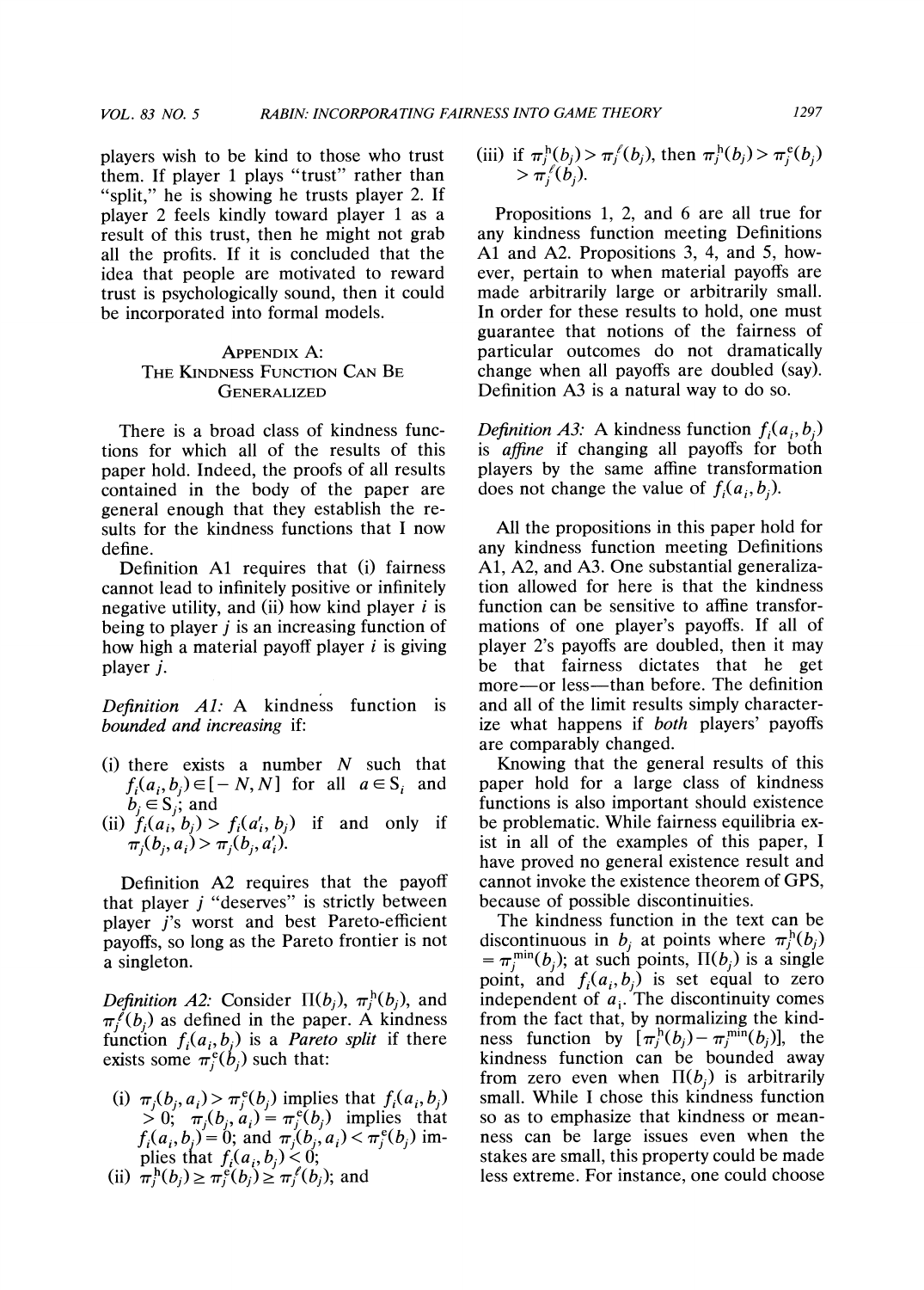**the kindness function as** 

 $g_i(a_i, b_j)$ 

$$
\equiv \frac{\pi_j(b_j,a_i) - \pi_j^{\rm e}(b_j)}{(1-\gamma)\left[\pi_j^{\rm h}(b_j) - \pi_j^{\rm min}(b_j) + \gamma\left(\pi_j^{\rm max} - \pi_j^{\rm min}\right)\right]}
$$

where  $\pi_j^{\max}$  and  $\pi_j^{\min}$  are player j's maxi**mum and minimum payoffs in the entire game. This kindness function is well-defined for all**  $\gamma \in (0,1]$ , so long as  $\pi_i^{\max} \neq \pi_i^{\min}$ **(which is true unless one has a game in which no decisions by either player could possibly affect player j's payoff). A second type of discontinuity in the kindness func**tions is that  $\pi_2^e(b_2)$  can be discontinuous in  $b_2$ . This discontinuity can be smoothed out with the following definition: for  $D > 0$ , let

$$
\pi_2^e(b_2, D)
$$
  
= max<sub>b\* ∈ B<sub>2</sub></sub>{ $\pi_2^e(b^*)$  +  $D||b_2 - b^*||$  }.

It can be shown that  $\pi_2^{\text{e}}(b_2, D)$  is a welldefined function and is continuous in  $b_2$ . To **construct a continuous kindness function (and thus allow the application of the GPS existence proof), one need merely replace**   $\pi_2^e$  by  $\pi_2^e(b_2, D)$  in the above definition. It **can be shown (proof available from the au**thor upon request) that there exists a  $D > 0$ **defined for each game such that the resulting kindness function satisfies Definitions**  A1, A2, and A3 for all  $\gamma$ . Moreover, by choosing  $\gamma$  arbitrarily close to 0 and D **arbitrarily large, one essentially defines kindness functions that are "smoothed" versions of that used in the paper.** 

**While the precise kindness function used is not important to the qualitative results of this paper, the way I specify the overall utility function is perhaps more restrictive. One aspect that clearly determines some of the results in this paper is the fact that I completely exclude "pure altruism"; that is, I assume that unless player 2 is being kind to player 1, player 1 will have no desire to be kind to player 2. Psychological evidence suggests that, while people are substantially motivated by the type of "contingent altruism" I have incorporated into the model, pure altruism can also sometimes be important.** 

**One natural way to expand the utility function to incorporate pure altruism would be as follows:** 

$$
\tilde{U}_i(a_i, b_j, c_i)
$$
\n
$$
\equiv \pi_i(a_i, b_j)
$$
\n
$$
+ \left[ \alpha + (1 - \alpha) \tilde{f}_j(b_j, c_i) \right] \left[ 1 + f_i(a_i, b_j) \right]
$$

where  $\alpha \in [0, 1]$ .

In this utility function, if  $\alpha > 0$ , then the **player i will wish to be kind to player j even if player j is being "neutral" to player i. The relative importance of pure versus contingent altruism is captured by the parame**ter  $\alpha$ ; if  $\alpha$  is small, then outcomes will be much as in the model of this paper; if  $\alpha$  is **close to 1, then pure altruism will dominate behavior.** 

**As discussed above with regard to the kindness function, my model assumes that the fairness utility is completely independent of the scale of the material payoffs. Consider a situation in which a proposer's offer to split \$1 evenly is rejected by a decider. My model says that the proposer will leave the situation unhappy not only because he has no money, but because he was badly treated. Yet my model implies that the proposer will be as unhappy, but no more so, when leaving a situation in which the decider rejected an offer to split \$1 million evenly.** 

**This seems unrealistic-the bitterness he feels should be larger the greater the harm done. The assumption could, however, be relaxed while maintaining all the general results of the paper. I could specify the utility function as:** 

$$
U_i(a_i,b_j,c_i)
$$

$$
\equiv \pi_i(a_i, b_j) + G(X) \cdot \tilde{f}_j(b_j, c_i) \cdot [1 + f_i(a_i, b_j)]
$$

where  $G(X)$  is positive and increasing in  $X^{26}$ 

**<sup>26</sup>This specification and one of the conditions mentioned to maintain the limit results were suggested by Roland Benabou (pers. comm.).**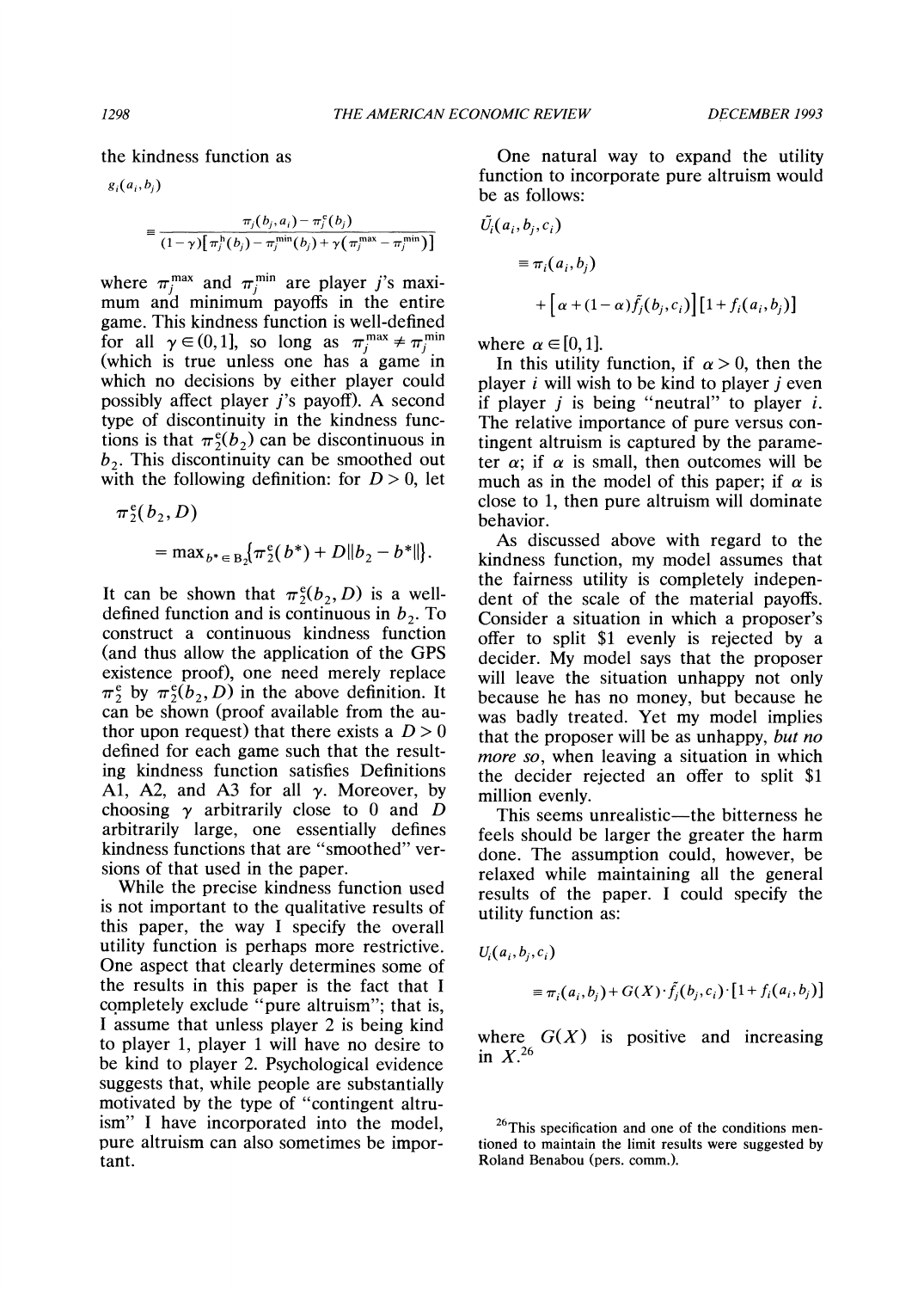**This might create problems for the limit results of the paper. However, the conditions that**  $G(X)/X \to 0$  **as**  $X \to \infty$  **and that**  $G(X)$  is bounded away from 0 as  $X \to 0$ **would suffice for all propositions to hold. In this case, I am assuming that a person's fairness utility is less sensitive to the scale of payoffs than is his material utility, not that it is totally insensitive.** 

## **APPENDIX B: PROOFS**

# **PROOF OF PROPOSITION 1:**

Since  $(a_1, a_2)$  is a Nash equilibrium, both **players must be maximizing their material payoffs.** First, suppose that  $(a_1, a_2)$  is a mutual-max outcome. Then both  $f_1$  and  $f_2$ **must be nonnegative. Thus, both players have positive regard for the other. Since each player is choosing a strategy that maximizes both his own material well-being and the material well-being of the other player, this must maximize his overall utility.** 

Next, suppose that  $(a_1, a_2)$  is a mutual-min outcome. Then  $f_1$  and  $f_2$  will both be non**positive, so that each player will be motivated to decrease the material well-being of the other. Since he is doing so while simultaneously maximizing his own material well-being, this must maximize his utility.** 

# **PROOF OF PROPOSITION 2:**

**Suppose that an outcome has one player being positive (** $f_i > 0$ **), while the other player** is not being positive  $(f_j \le 0)$ . If  $f_i > 0$ , then **it must be that player i could increase his payoff in such a way that player j would be harmed, simply by changing his strategy to maximize his own material interest. If**  $f_i \leq 0$ **, it is inconsistent with utility maximization for player i not to do so; therefore, this outcome cannot be a fairness equilibrium. The only outcomes consistent with fairness equilibrium, therefore, are those for which**  both  $f_i$  and  $f_j$  are strictly positive, or nei**ther is. This establishes the proposition.** 

## **PROOF OF PROPOSITION 3:**

As  $X \rightarrow 0$ , the gain in material payoffs **from changing a strategy approaches zero, and eventually it is dominated by the fair**ness payoffs. If  $(a_1, a_2)$  is a strictly positive

**mutual-max outcome, each player would**  strictly prefer to play  $a_i$ , since this uniquely **maximizes the fairness product. Thus, this is a** fairness equilibrium. If  $(a_1, a_2)$  is a strictly **negative mutual-min outcome, each player**  would strictly prefer to play  $a_i$ , since this **uniquely maximizes the fairness product. Thus, this too would be a fairness equilibrium.** 

# **PROOF OF PROPOSITION 4:**

Suppose that  $(a_1, a_2)$  is not a Nash equi**librium. Then (without loss of generality) player 1 is not maximizing his material payoffs.** 

**Suppose that player 1 is not minimizing player 2's payoffs. Then he is not minimiz**ing  $f_1$ . Given that player 1 is also not maxi**mizing his own material payoffs, this can be maximizing behavior only if**  $f_2 > 0$ **. Player 2** will choose  $f_2 > 0$  only if  $f_1 > 0$ . Thus, both  $f_1$  and  $f_2$  are greater than 0; but if the **material payoffs are small, this means that**  the players must choose to maximize  $f_1$  and  $f_2$ , so that this must be a mutual-max out**come.** 

**Suppose that player 1 is not maximizing player 2's payoffs. Then he is not maximiz-** $\int f_1$ . If the payoffs are small, and given **that player 1 is not maximizing his own**  payoffs, this implies that  $f_2 < 0$ . This means, **as payoffs are small, that player 1 will mini**mize player 2's payoffs, so that  $f_1 < 0$ . If he **does so, player 2 will in turn minimize player l's payoffs. Thus, this outcome is a min-min outcome.** This establishes that if  $(a_1, a_2)$  is **not a mutual-max, mutual-min, or Nash equilibrium, then it will not be a fairness equilibrium for small enough X.** 

Now suppose that  $(a_1, a_2)$  *is* a Nash equi**librium, but one in which each player could lower the other player's material payoffs by**  changing his strategy. Suppose that  $(a_1, a_2)$ **is not a mutual-max outcome. Then (without loss of generality) player 1 could increase player 2's material payoffs. Since player 1 is maximizing his own material payoffs in a way that hurts player 2, it is known that**   $f_1$  < 0. This can be optimal for small X only if  $f_2 \leq 0$ . If  $f_2 < 0$ , then earlier arguments **imply that this must be a mutual-min out**come. Suppose  $f_2 = 0$ . Then this can be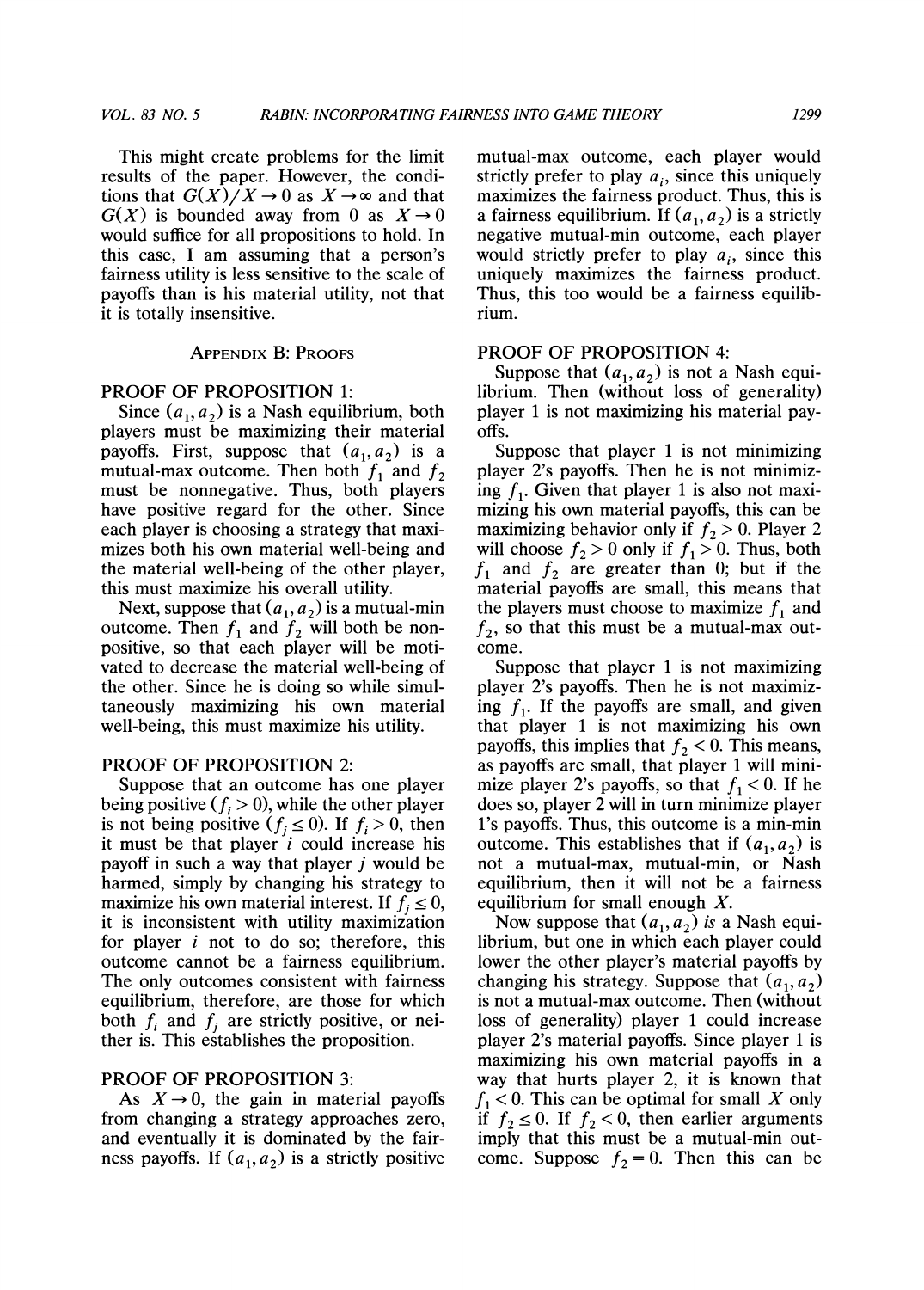**optimal for player 2 only if she has no choice of lowering player l's payoffs; other**wise, the fact that  $f_1 < 0$  would compel her **to change strategies. This condition on player 2's choices directly contradicts the assumption that she could lower player l's payoffs. This establishes the proposition.** 

## **PROOF OF PROPOSITION 5:**

If  $(a_1, a_2)$  is a strict Nash equilibrium, **then the difference in material payoffs from playing the equilibrium strategy versus a nonequilibrium strategy becomes arbitrarily large as X becomes arbitrarily large. Because the fairness gains and losses are inde**pendent of  $X$ ,  $a_i$  eventually becomes a strict best reply to  $a_i$  as  $X$  becomes large.

If  $(a_1, a_2)$  is not a Nash equilibrium, then, **for at least one player, the benefit in mate**rial payoffs from deviating from  $(a_1, a_2)$  be**comes arbitrarily large as X becomes arbitrarily large. Because the fairness gains and**  losses are independent of  $X$ ,  $a_i$  is eventu**ally dominated by some other strategy with**  respect to  $a_i$  as  $X$  becomes large.

# **PROOF OF PROPOSITION 6:**

**From the material game, consider the psy**chological game from the preferences  $V_i$  $\pi_i(a_i, b_j)$  + min[ $f_i(c_i, b_j)$ , 0] · min[ $f_i(a_i, b_j)$ , 0]. **When the kindness functions are continuous, GPS's general existence result means that this game has at least one equilibrium,**   $(a_1^*, a_2^*)$ . I will now argue that any such **equilibrium is also a fairness equilibrium.** 

**First, I show that, for**  $i = 1, 2$ **,**  $f_i(a_i^*, a_i^*) \leq$ 0. Suppose  $f_i(a_i^*, a_j^*) > 0$ . Let  $a'_i$  be such **that**  $a'_i \in \argmax_{a \in S_i} \pi_i(a, a_i^*)$ . Then

$$
V_i(a'_i, a^*_j, a^*_i) > V_i(a^*_i, a^*_j, a^*_i)
$$

**which contradicts the premise. This is because the material payoff to i is higher with**   $a'_i$  than with  $a_i^*$ , and because  $f_i(a'_i, a_i^*) \leq 0$ , **so that the fairness payoff cannot be any**  lower than from  $a_i^*$ .

Thus, for  $i = 1, 2$ ,  $f_i(a_i^*, a_2^*) \leq 0$ ; but this **implies that, for each player, maximizing** 

 $V_i(a_i, a_i^*, a_i^*)$  is the same as maximizing  $U_i(a_i, a_i^*, a_i^*)$ . Thus,  $(a_i^*, a_i^*)$  is a fairness **equilibrium.** 

## **REFERENCES**

- **Akerlof, George, "Labor Contracts as a Partial Gift Exchange," Quarterly Journal of Economics, November 1982, 97, 543-69.**
- **Akerlof, George and Dickens, William T., "The Economic Consequences of Cognitive Dissonance," American Economic Review, June 1982, 72, 307-19.**
- **Andreoni, James, (1988a) "Privately Provided Public Goods in a Large Economy: The Limits of Altruism," Journal of Public Economics, February 1988, 35, 57-73.**
- **, (1988b) "Why Free Ride? Strategies and Learning in Public Goods Experiments," Journal of Public Economics, December 1988, 37, 291-304.**
- **Baron, James N., "The Employment Relation as a Social Relation," Journal of the Japanese and International Economies, December 1988, 2, 492-525.**
- **Bishop, John, "The Recognition and Reward of Employee Performance," Journal of Labor Economics, October 1987, 5, S36-56.**
- **Dawes, Robyn M. and Thaler, Richard H., "Anomalies: Cooperation," Journal of Economic Perspectives, Summer 1988, 2, 187-98.**
- **Frank, Robert H., Passions Within Reason: The Strategic Role of the Emotions, New York: Norton, 1988.**
- **, "A Theory of Moral Sentiments," in Jane J. Mansbridge, ed., Beyond Self-Interest, Chicago: University of Chicago Press, 1990, pp. 71-96.**
- **Geanakoplos, John, Pearce, David and Stacchetti, Ennio, "Psychological Games and Sequential Rationality," Games and Economic Behavior, March 1989, 1, 60-79.**
- **Gilboa, Itzhak and Schmeidler, David, "Information Dependent Games: Can Common Sense Be Common Knowledge?" Economics Letters, 1988, 27 (3), 215-21.**
- **Goranson, Richard E. and Berkowitz, Leonard, "Reciprocity and Responsibility Reac-**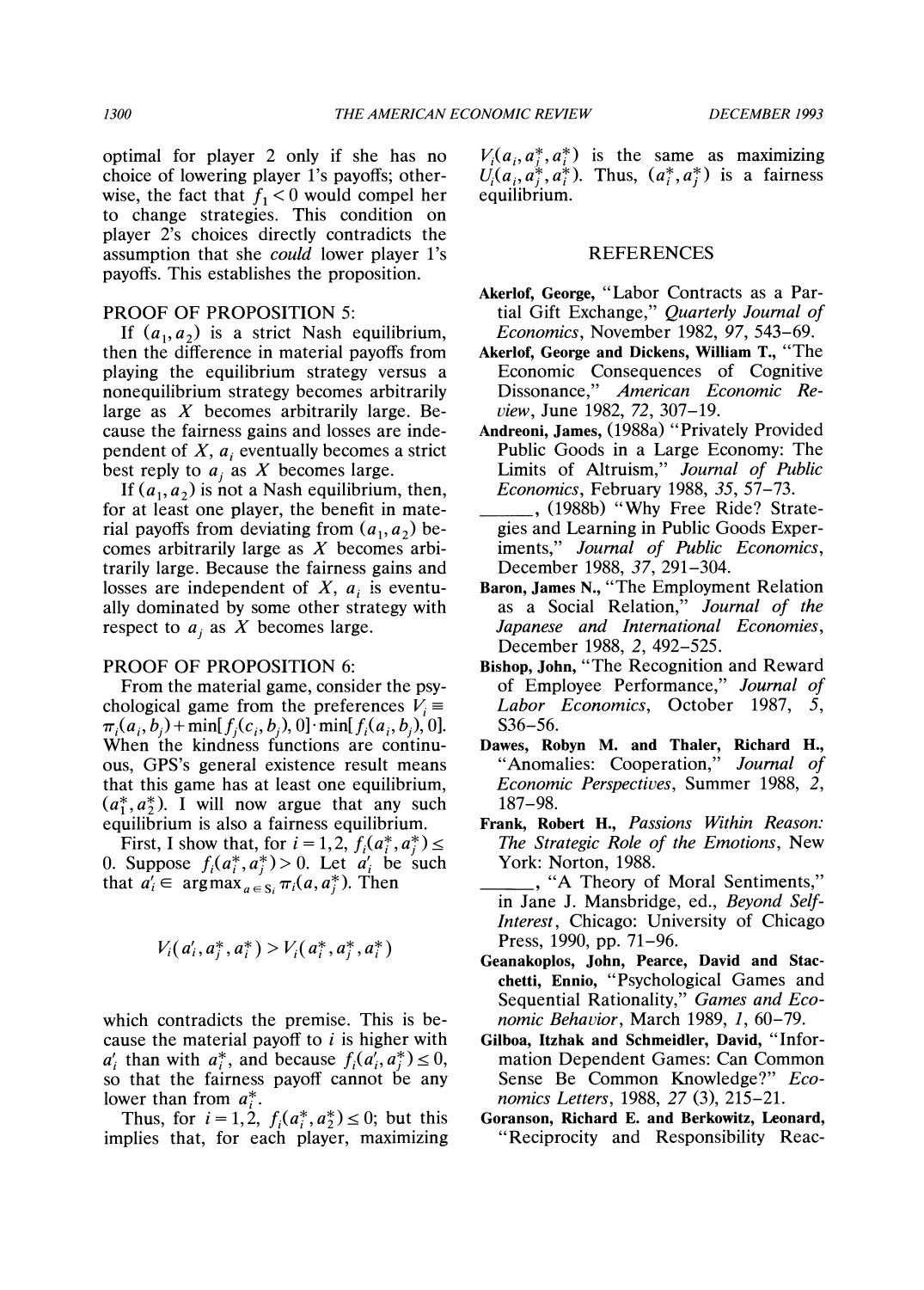**tions to Prior Help," Journal of Personality and Social Psychology, February 1966, 3, 227-32.** 

- **Greenberg, Jerald, "Effects of Reward Value and Retaliative Power on Allocation Decisions: Justice, Generosity or Greed?" Journal of Personality and Social Psychology, April 1978, 36, 367-79.**
- **Greenberg, Martin S. and Frisch, David, "Effect of Intentionality on Willingness to Reciporocate a Favor," Journal of Experimental Social Psychology, March 1972, 8, 99-111.**
- **Guth, Werner, Schmittberger, Rolf and Schwarze, Bernd, "An Experimental Analysis of Ultimatum Bargaining," Journal of Economic Behavior and Organization, December 1982, 3, 367-88.**
- **Hoffman, Elizabeth and Spitzer, Matthew, "The Coase Theorem: Some Experimental Tests," Journal of Law and Economics, April 1982, 75, 73-98.**
- **Huang, Peter H. and Wu, Ho-Mou, "Emotional Responses in Litigation," International Review of Law and Economics, March 1992, 12, 31-44.**
- **Isaac, R. Mark, McCue, Kenneth F. and Plott, Charles, "Public Goods Provision in an Experimental Environment," Journal of Public Economics, February 1985, 26, 51-74.** 
	- **and Walker, James, (1988a) "Group Size Effects in Public Goods Provision: The Voluntary Contribution Mechanism," Quarterly Journal of Economics, February 1988, 103, 179-99.**
	- **.** and \_\_\_\_\_\_, (1988b) "Communica**tion and Free-Riding Behavior: The Voluntary Contribution Mechanism," Economic Inquiry, October 1988, 26, 585-608.**
- **\_ and Thomas, Susan H., "Divergent Evidence on Free Riding: An Experimental Examination of Possible Explanations," Public Choice, 1984, 43 (2), 113-49.**
- **Kahneman, Daniel, Knetsch, Jack L. and Thaler, Richard H., (1986a) "Fairness as a Constraint on Profit Seeking: Entitlements in the Market," American Economic Review, September 1986, 76, 728-41.**

**\_ and \_ \_, (1986b) "Fair-**

**ness and the Assumptions of Economics," Journal of Business, October 1986, 59, S285-S300.** 

- **Kim, Oliver and Walker, Mark, "The Free Rider Problem: Experimental Evidence," Public Choice, 1984, 43 (1), 3-24.**
- **Kolpin, Van, "Equilibrium Refinements in Psychological Games," Games and Economic Behavior, 1993 (forthcoming).**
- **Leventhal, Gerald and Anderson, David, "Self-Interest and the Maintenance of Equity," Journal of Personality and Social Psychology, May 1970, 15, 57-62.**
- **Levine, David I., "Cohesiveness, Productivity, and Wage Dispersion," Journal of Economic Behavior and Organization, March 1991, 15, 237-55.**
- **, "Fairness, Markets, and Ability To Pay: Evidence from Compensation Executives," American Economic Review, December 1993, 83 (5), 1241-59.**
- **Marwell, Gerald and Ames, Ruth, "Economists Free Ride, Does Anyone Else?: Experiments on the Provision of Public Goods, IV," Journal of Public Economics, June 1981, 15, 295-310.**
- **Mui, Vai-Lam, "Two Essays in the Economics of Institutions: I. Envy," Ph.D. dissertation, Department of Economics, University of California-Berkeley, 1992.**
- **Orbell, John M., Dawes, Robyn M. and van de Kragt, Alphons J. C., "Explaining Discussion Induced Cooperation," Journal of Personality and Social Psychology, May 1978, 54, 811-19.**
- **Rabin, Matthew, "Incorporating Fairness Into Game Theory and Economics," Department of Economics Working Paper No. 92-199, University of California-Berkeley, July 1992.**
- **Rotemberg, Julio J., "Human Relations in the Workplace," mimeo, Massachusetts Institute of Technology, January 1992.**
- **Roth, Alvin E., Prasnikar, Vesna, Okuno-Fujiwara, Masahiro and Zamir, Shmuel, "Bargaining and Market Behavior in Jerusalem, Ljubljana, Pittsburgh, and Tokyo: An Experimental Study," American Economic Review, December 1991, 81, 1068-95.**
- **Thaler, Richard H., "Mental Accounting and**